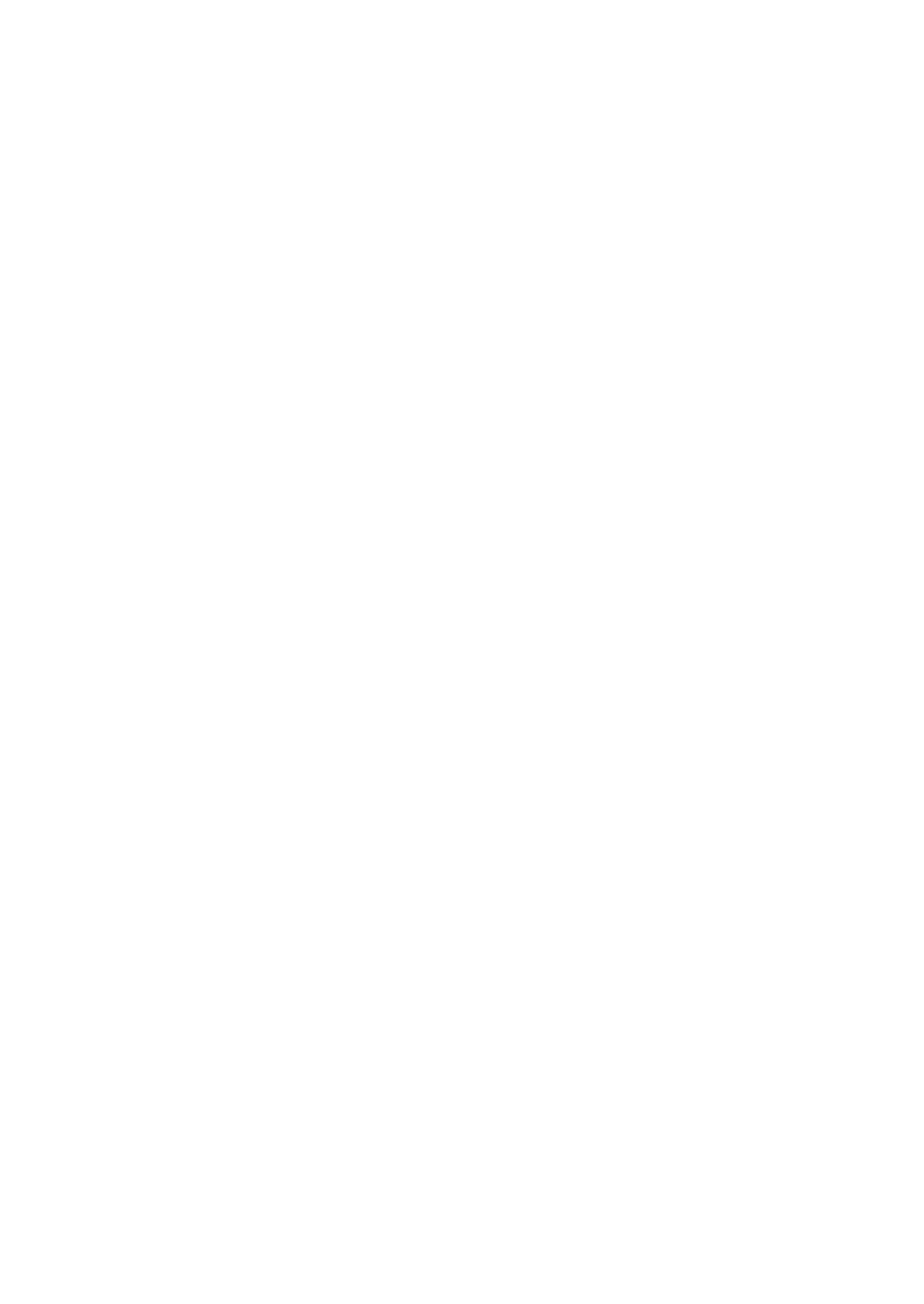TEXTE 71/2020

Ressortforschungsplan of the Federal Ministry for the Enviroment, Nature Conservation and Nuclear Safety

Project No. (FKZ) 3715 37 601 0 Report No. (FB) FB000101/ENG

# **Guide on Green Public Procurement of Software**

 criteria for resource-efficient software products with consideration of existing methods] Recommendations from UFOPLAN-Project 3715 37 601 0 Entwicklung und Anwendung von Bewertungsgrundlagen für ressourceneffiziente Software unter Berücksichtigung bestehender Methodik [Development and application of

by

Jens Gröger Oeko-Institut e.V., PO Box 17 71, 79017 Freiburg, Germany

On behalf of the German Environment Agency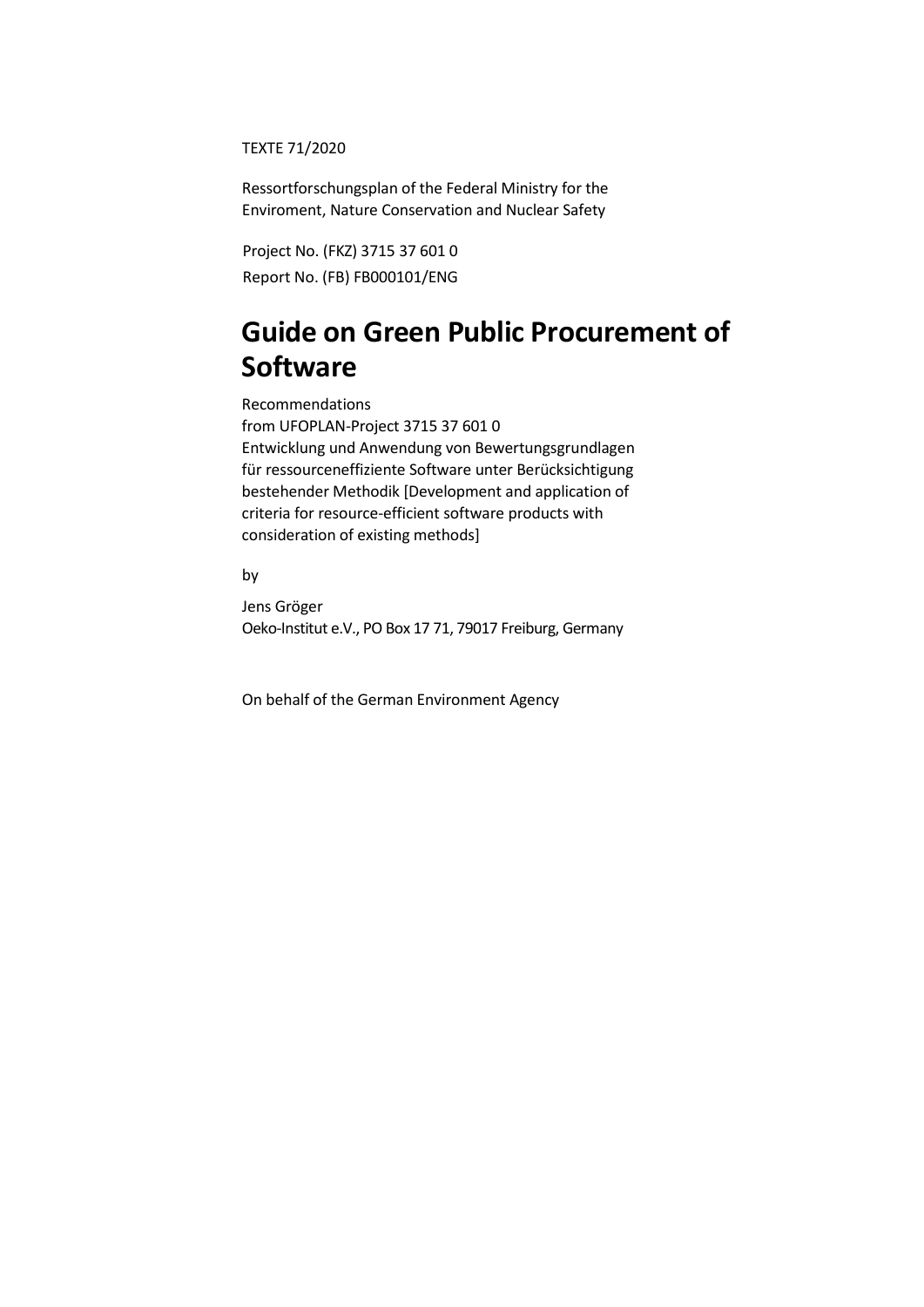#### **Imprint**

**Publisher**  Umweltbundesamt Wörlitzer Platz 1 06844 Dessau-Roßlau Tel: +49 340-2103-0 Fax: +49 340-2103-2285 [buergerservice@uba.de](mailto:buergerservice@uba.de)  Internet: www.umweltbundesamt.de

/umweltbundesamt.de /umweltbundesamt

#### **Report performed by:**

Germany Oeko-Institut e.V. PO Box 17 71 1771 Freiburg

 application of criteria for resource-efficient software products with consideration of existing methods]; Department of Informatics, on behalf of the German Environment Agency, Dessau-Roßlau, September 2018 (UBA-Texte 105/2018). This guide is based on the following report: Gröger, J.; Naumann, S.; Hilty, L.; Filler, A.; Guldner, A.; Kern, E.; Köhler, A. R.; Maksimov, Y.; Entwicklung und Anwendung von Bewertungsgrundlagen für ressourceneffiziente Software unter Berücksichtigung bestehender Methodik [Development and Oeko-Institut e.V., Hochschule Trier, Environmental Campus Birkenfeld and University of Zurich,

#### **Report completed in:**

December 2018

#### **Edited by:**

Marina Köhn Advisory Office on Sustainable Information and Communication Technology

## Publication as pdf:

<http://www.umweltbundesamt.de/publikationen>

#### ISSN 1862-4804

Dessau-Roßlau, February 2019 (German); June 2020 (English translation)

of existing methods] This guide is based on a study entitled Entwicklung und Anwendung von Bewertungsgrundlagen für ressourceneffiziente Software unter Berücksichtigung bestehender Methodik [Development and This guide is based on a study entitled Entwicklung und Anwendung von Bewertungsgrundlagen für<br>ressourceneffiziente Software unter Berücksichtigung bestehender Methodik [Development and<br>application of criteria for resource

 Despite the thorough examination of all provisions of the guide, error cannot be excluded with absolute the security. We therefore assume no guarantee for the correctness, completeness and up-to-dateness of contents. security. We therefore assume no guarantee for the correctness, completeness and up-to-dateness of<br>the contents. Any liability of the publisher is also excluded for potential consequences related to the<br>contents.<br>We allow

other forms of usage of all contents of this guide provided that they are not falsified or used in any other improper manner.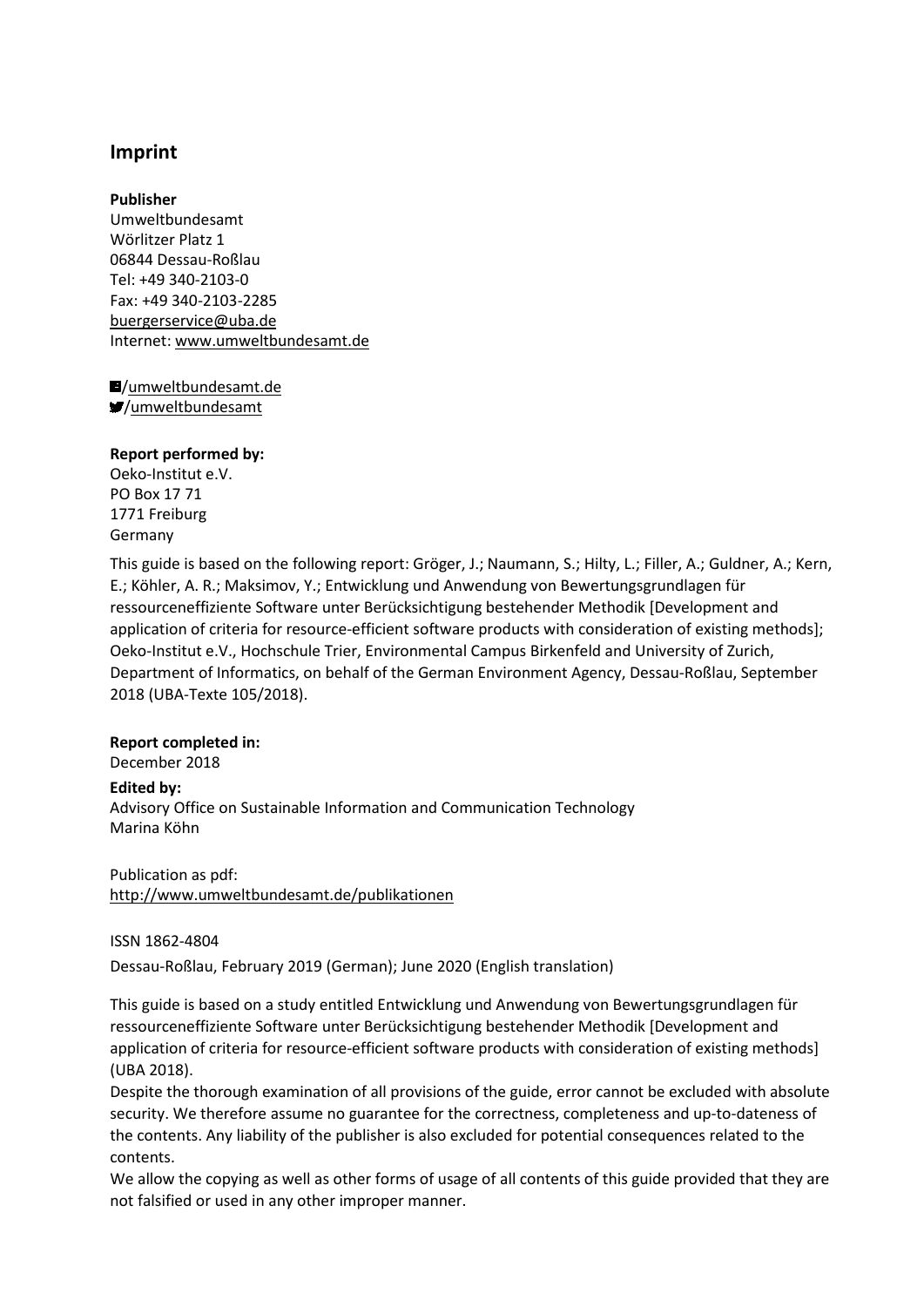## **Table of content**

| $\mathbf{1}$ |       |                                                                                            |  |
|--------------|-------|--------------------------------------------------------------------------------------------|--|
| 2            |       |                                                                                            |  |
|              | 2.1   |                                                                                            |  |
|              | 2.2   |                                                                                            |  |
| 3            |       |                                                                                            |  |
|              | 3.1   |                                                                                            |  |
|              | 3.1.1 |                                                                                            |  |
|              | 3.1.2 |                                                                                            |  |
|              | 3.1.3 | Hardware utilization and energy consumption during execution of a standard                 |  |
|              | 3.1.4 |                                                                                            |  |
|              | 3.2   |                                                                                            |  |
|              | 3.2.1 |                                                                                            |  |
|              | 3.2.2 |                                                                                            |  |
|              | 3.3   |                                                                                            |  |
|              | 3.3.1 |                                                                                            |  |
|              | 3.3.2 |                                                                                            |  |
|              | 3.3.3 |                                                                                            |  |
|              | 3.3.4 |                                                                                            |  |
|              | 3.3.5 |                                                                                            |  |
|              | 3.3.6 |                                                                                            |  |
| 4            |       |                                                                                            |  |
|              | 4.1   |                                                                                            |  |
|              | 4.2   |                                                                                            |  |
|              | 4.3   | Definitions of terms pertaining to measurements and calculations of software properties 26 |  |
| 5            |       |                                                                                            |  |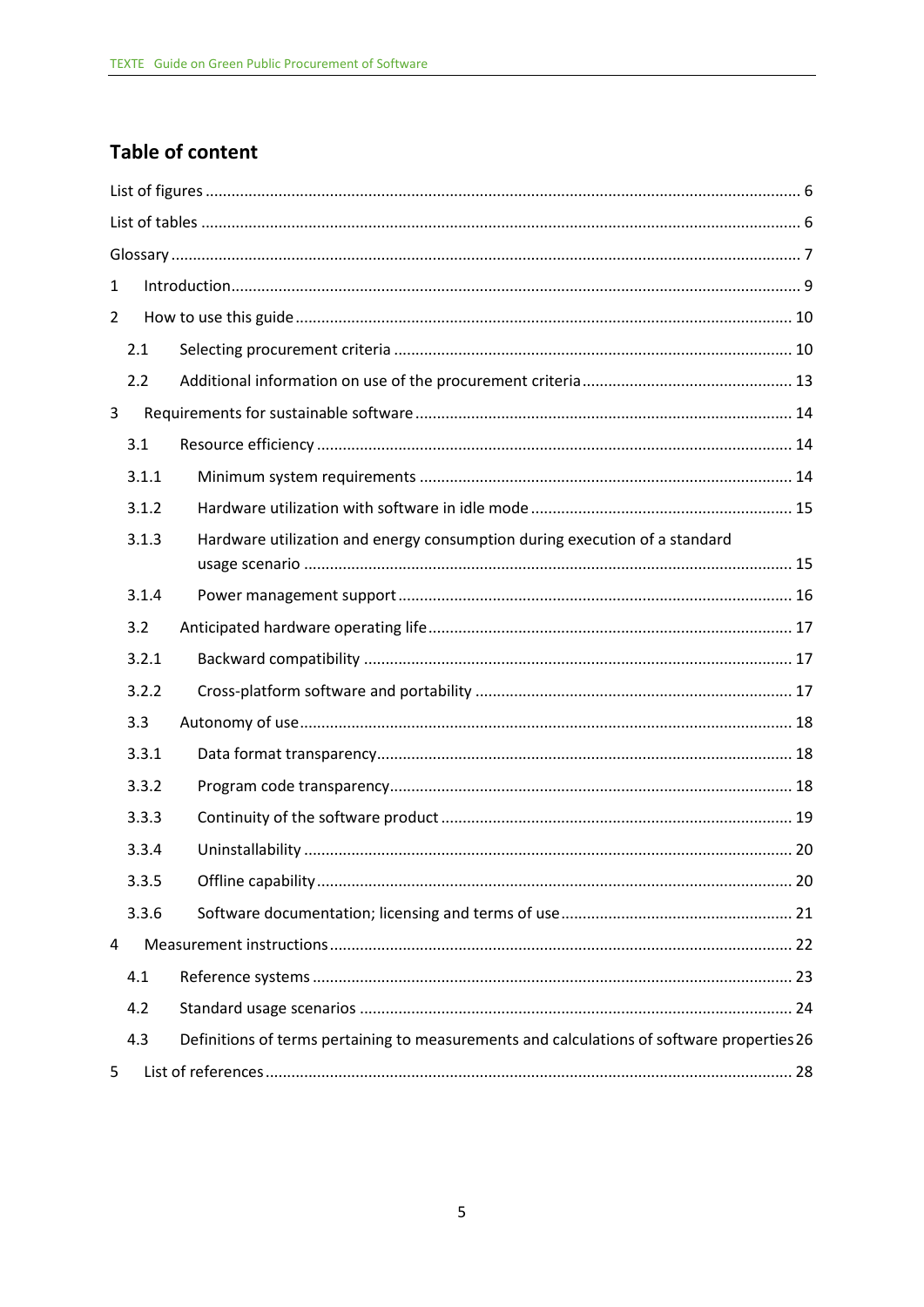#### <span id="page-5-0"></span> **List of figures**

| Figure 1: | Configuration for measuring the energy and resource efficiency of software22 |
|-----------|------------------------------------------------------------------------------|
| Figure 2: |                                                                              |

## <span id="page-5-1"></span>**List of tables**

| Table 1: | Criteria selection based on the type of software being procured  12 |  |
|----------|---------------------------------------------------------------------|--|
| Table 2: |                                                                     |  |
| Table 3: |                                                                     |  |
| Table 4: |                                                                     |  |
|          |                                                                     |  |
|          |                                                                     |  |
|          |                                                                     |  |
|          |                                                                     |  |
|          |                                                                     |  |
|          |                                                                     |  |
|          |                                                                     |  |
|          |                                                                     |  |
|          |                                                                     |  |
|          |                                                                     |  |
|          |                                                                     |  |
|          |                                                                     |  |
|          |                                                                     |  |
|          |                                                                     |  |
|          |                                                                     |  |
|          |                                                                     |  |
|          |                                                                     |  |
|          |                                                                     |  |
|          |                                                                     |  |
|          |                                                                     |  |
|          |                                                                     |  |
|          |                                                                     |  |
|          |                                                                     |  |
|          |                                                                     |  |
|          |                                                                     |  |
|          |                                                                     |  |
|          |                                                                     |  |
|          |                                                                     |  |
|          |                                                                     |  |
|          | 6                                                                   |  |
|          |                                                                     |  |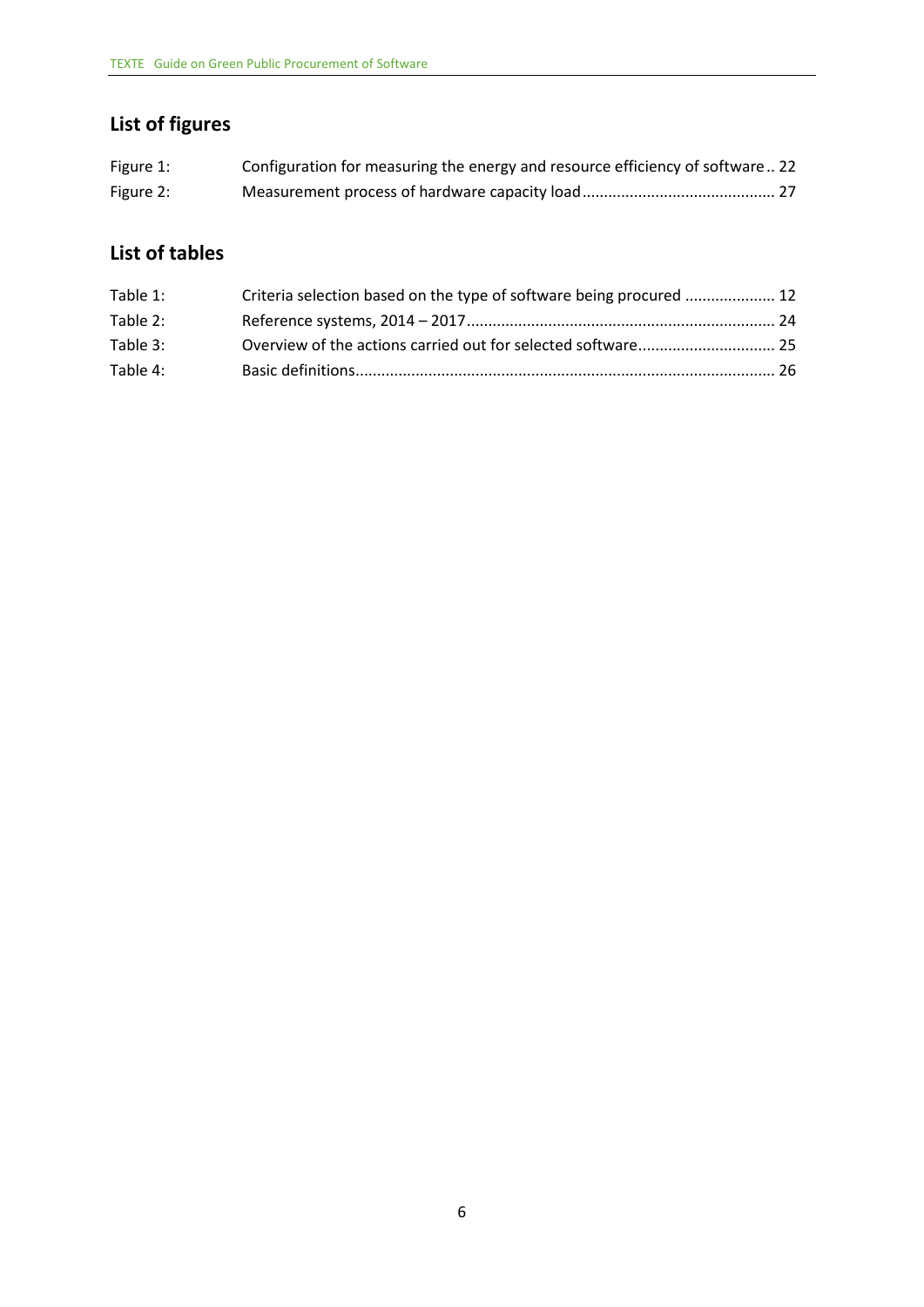## <span id="page-6-0"></span>**Glossary**

| <b>Computing power</b>              | For the purposes of this project, the term (maximum) computing<br>power of a central processing unit (CPU) refers to the product of a<br>processor's clock frequency, CPU core count, and width of the data<br>bus. A proportional percentage of available computing power is<br>achieved via any or all of the following: staggering the execution of<br>instructions over time; reducing frequency; not using all of the<br>available processor cores; use of a smaller data bus width. |
|-------------------------------------|-------------------------------------------------------------------------------------------------------------------------------------------------------------------------------------------------------------------------------------------------------------------------------------------------------------------------------------------------------------------------------------------------------------------------------------------------------------------------------------------|
| <b>Content management</b><br>system | A content management system (CMS) is a software product that is<br>used for content generation by a group of authors, e. g. web content<br>or an in-house company information system.                                                                                                                                                                                                                                                                                                     |
| <b>Evaluation criterion</b>         | Requirement to which a product or service is subject and that can be<br>evaluated qualitatively or quantitatively. When comparing products,<br>products with a more favourable assessment will be regarded in a<br>more positive light, e.g. lower cost, lower resource use, longer<br>operating life, and greater usability.                                                                                                                                                             |
| <b>Hardware</b>                     | The material goods required to run programs or to store or transport<br>data.                                                                                                                                                                                                                                                                                                                                                                                                             |
| <b>Hardware capacity</b>            | Quantifiable characteristic of a hardware system which represents its<br>performance limit on a given dimension of performance (e.g.,<br>working memory capacity, computing power, bandwidth).                                                                                                                                                                                                                                                                                            |
| Hardware system                     | Delimitable unit of hardware that performs defined functions.                                                                                                                                                                                                                                                                                                                                                                                                                             |
| <b>Indicator</b>                    | An empirically determinable quantity that provides insight into a<br>matter that cannot be measured directly. The indicators proposed in<br>this document have different levels of measurement. In some cases,<br>a qualitative ordinal scale is applied (e.g., "insufficient", "sufficient",<br>"good", "very good", or even merely "fulfilled", "not fulfilled"). This is<br>done in order to avoid suggesting a non-existent level of precision<br>through use of a cardinal scale.    |
| Log file                            | A file automatically created by a program that logs actions<br>performed, including time stamps, while a given measurement such<br>as of a standard usage scenario is being undertaken.                                                                                                                                                                                                                                                                                                   |
| <b>Minimum criterion</b>            | Requirements that a given product or service needs to meet in order<br>for the tender to be considered. Failure to meet such requirements<br>will result in the product or service in question being excluded from<br>consideration.                                                                                                                                                                                                                                                      |
| Plugin                              | A software module that can be integrated into software in order to<br>enhance its functionality.                                                                                                                                                                                                                                                                                                                                                                                          |
| Reference system                    | A hardware system that is defined as generally customary in terms of<br>its most important capacities (e.g., working memory, processor<br>performance) during a defined period of time (e.g., one year). The<br>purpose of the reference system is to be able to express indicators<br>such as "minimum local memory" in relation to a reference value<br>(currently "customary" memory).                                                                                                 |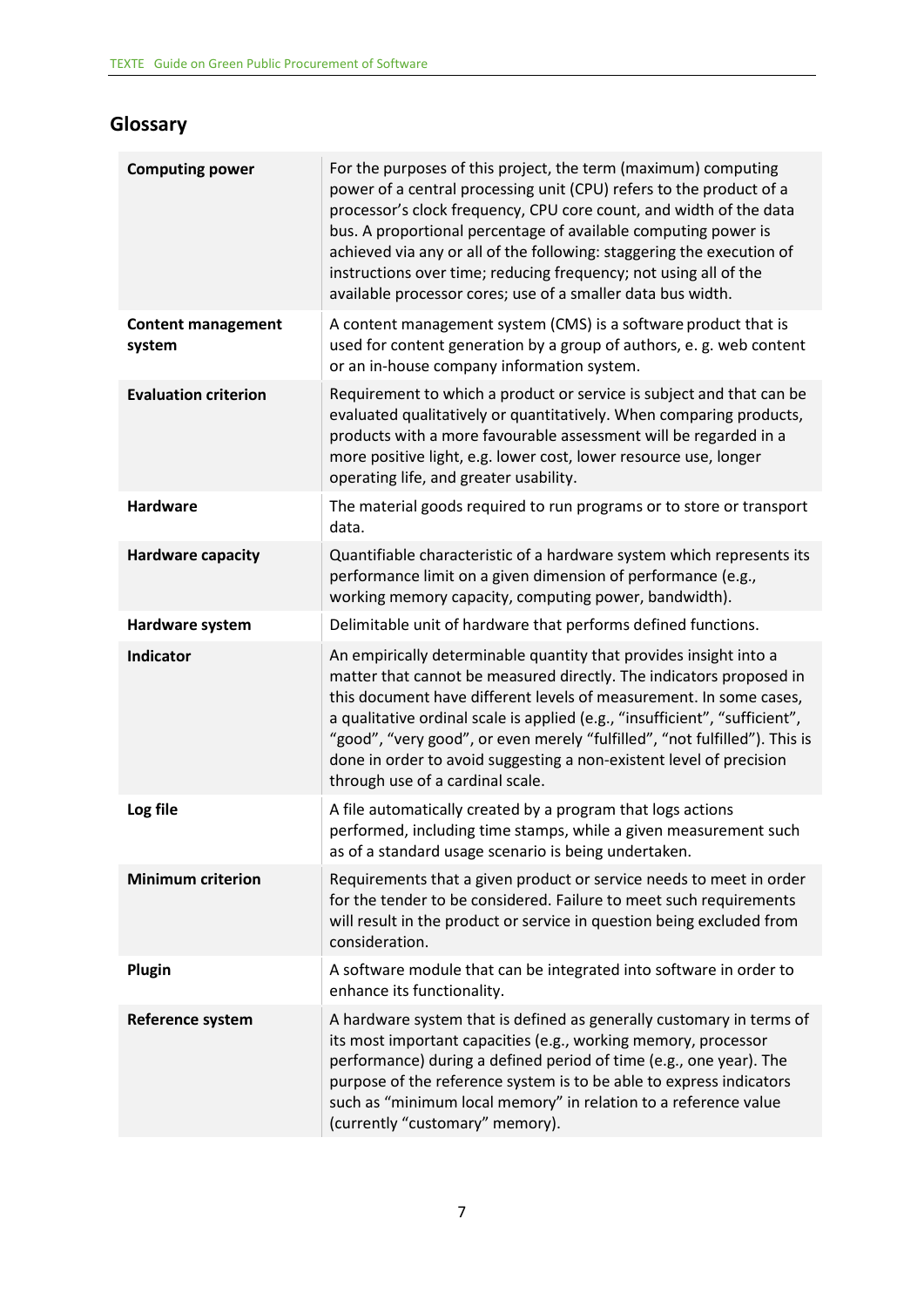| <b>Resource</b>                            | In the context of this document, a natural resource, in particular a<br>raw material, a form of energy, or also the capacity of an<br>environmental medium to absorb emissions. To differentiate natural<br>resources from technical ones, especially hardware resources, the<br>more precise term "hardware capacities" is used here for the latter.<br>Since using hardware capacities always results in using natural<br>resources, this distinction (which ultimately amounts to a<br>definitionally difficult differentiation between the ecosphere and the<br>technosphere) is not of decisive importance here. |
|--------------------------------------------|-----------------------------------------------------------------------------------------------------------------------------------------------------------------------------------------------------------------------------------------------------------------------------------------------------------------------------------------------------------------------------------------------------------------------------------------------------------------------------------------------------------------------------------------------------------------------------------------------------------------------|
| <b>Resource efficiency</b>                 | Generally, the amount of "useful work" divided by the amount of<br>resources it requires. In the context of this document, "useful work"<br>is operationalized as the successful execution of standard usage<br>scenarios.                                                                                                                                                                                                                                                                                                                                                                                            |
| <b>Software</b>                            | Programs and data in digital form.                                                                                                                                                                                                                                                                                                                                                                                                                                                                                                                                                                                    |
| Software product /<br>application software | A delimitable unit of programs and data for which a license is<br>available.                                                                                                                                                                                                                                                                                                                                                                                                                                                                                                                                          |
| <b>Standard configuration</b>              | A set of conditions, defined as a reference, under which a given<br>software product is run; it includes the parameter settings selected<br>during installation or operation, the system software provided,<br>potentially additional software products required for operation, as<br>well as the reference system at the hardware level.                                                                                                                                                                                                                                                                             |
| <b>Standard usage scenario</b>             | A usage scenario that is used for testing a software product and is<br>supposed to be as representative as possible for the customary use<br>case.                                                                                                                                                                                                                                                                                                                                                                                                                                                                    |
| System under test (SUT)                    | A hardware system whose power consumption and hardware<br>capacity use are measured in settings such as during execution of a<br>standard usage scenario. Such a system encompasses both the<br>hardware and software that are required to run the software, for<br>instance the operating system, and runtime environments.                                                                                                                                                                                                                                                                                          |
| <b>Time stamp</b>                          | Date and time in a defined digital format that records the exact time<br>that a particular metric was measured or that any other event<br>occurred such as an action within the framework of a standard usage<br>scenario.                                                                                                                                                                                                                                                                                                                                                                                            |
| <b>Usage pattern</b>                       | Abstracted form of a sequence of interactions with a given software<br>product.                                                                                                                                                                                                                                                                                                                                                                                                                                                                                                                                       |
| <b>Usage scenario</b>                      | Description of a usage pattern which is generally machine executable.                                                                                                                                                                                                                                                                                                                                                                                                                                                                                                                                                 |
| <b>Workload generator</b>                  | A workload generator simulates work performance on a computer for<br>purposes of software testing. It is usually implemented by<br>automation software or a benchmark program.                                                                                                                                                                                                                                                                                                                                                                                                                                        |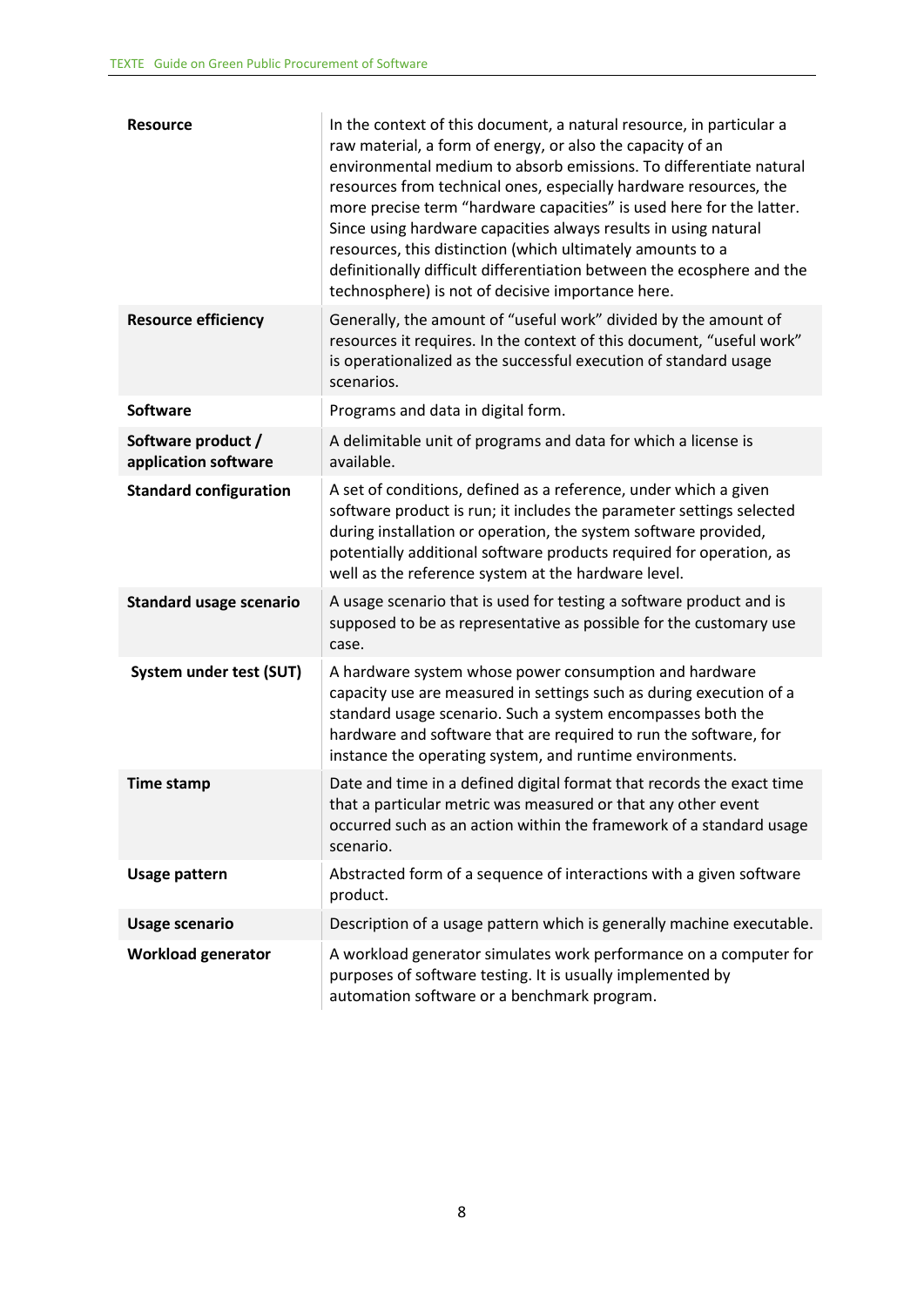## <span id="page-8-0"></span>**1 Introduction**

phenomenon known as software obsolescence. Software has a measurable impact on computer-hardware energy consumption and increasing requirements can make it necessary to replace computer hardware prematurely – a

 with consideration of existing methods] (UBA 2018; hereinafter referred to as the "UBA Study") software products. By comparing various software with the same functions and features, it soon transmission), there are substantial differences between software products. This is particularly computers run slower – prompting both public and private sector actors to replace their purportedly slow machines with newer, faster hardware. Other evaluation criteria that come The German Environment Agency (UBA) project "Entwicklung und Anwendung von Bewertungsgrundlagen für ressourceneffiziente Software unter Berücksichtigung bestehender Methodik" [Development and application of criteria for resource-efficient software products has developed an evaluation methodology that can be used for energy consumption testing, the utilization of hardware resources and for analysing other environmental characteristics of became apparent that in some cases there are substantial differences between the various products. The UBA Study found, for instance, that, depending on use case, the energy consumed during a standard usage scenario can vary from one software product to another by as much as a factor of four. Which means that inefficiently programmed software uses four times more energy than more efficiently designed software. The UBA Study also revealed that when it comes to hardware efficiency (in terms of processor utilization, RAM, non-volatile memory and data relevant given the fact that when software places undue strain on computer hardware, into play revolve around the user autonomy and user friendliness of software, which will affect the software's life span.

 and 32 sub-criteria that are intended for use in software procurement. This set of criteria development of software. During the development phase, software products and their efficiency being met. In the UBA Study a set of 25 criteria and 76 indicators for assessing the environmental impact of software products was developed. For the present guide these were pared down to 13 criteria facilitates the task of identifying and developing sustainable software. These criteria can be applied not only to commercially available standard software, but also to commissioning the can be continuously improved by repeatedly checking whether the criteria of this guide are

with the developer mandates that these criteria be met. When existing software is being procured, the contracting authority should specifically ask the tenderer whether the characteristics entailed by the criteria of this guide are already implemented, and, when commissioning programming services, should ensure that the contract

 in this guide, include for instance compliance with ISO/IEC 25000 (System and software of the V-Modell XT software development model promulgated by Germany's Ministry of the Interior; compliance with regulations concerning computer and software accessibility for the the BSI. This guide to public procurement of sustainable software is addressed to procurement offices. It presents a series of criteria for sustainable software and proposes methods for implementation of these criteria for public tenders. Thus, this guide will hopefully promote the formulation of environmental performance specifications for energy and resource efficient software. Other quality criteria that exceed the scope of environmental requirements and that are not addressed engineering – systems and software quality requirements and evaluation (SQuaRE)); application disabled; the security standards promulgated by Germany's national cyber security authority,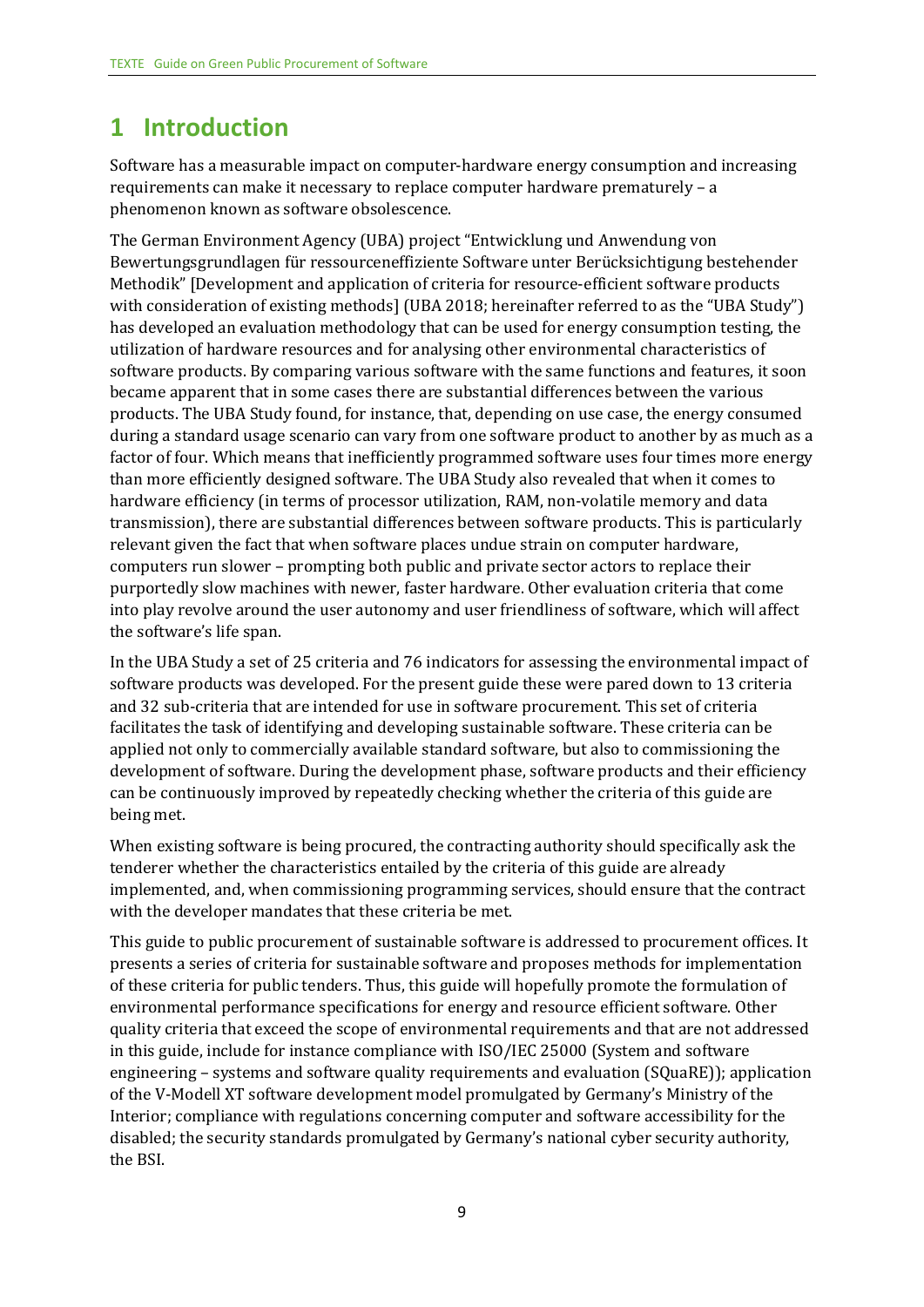# <span id="page-9-0"></span> **2 How to use this guide**

#### <span id="page-9-1"></span>**2.1 Selecting procurement criteria**

minute detail and requirement that comes into play in such situations. Given the fact that software is as varied and multifarious as any other commercially available product, all these procurement guidelines can do is to propose requirements that apply to just about any imaginable software and to adumbrate a basic approach to the procurement of sustainable software. In other words, this, or any other guide, cannot possibly delve into every

 individual situation. Thus, for example, software being procured for use on office computers will will be the case for mobile phone software or software for high-performance servers in data Thus, each procurement office or user will need to adapt the criteria of this guide to their own have different requirements in terms of maximum levels of computer-system utilization than centres.

 criteria rather than minimum (i.e. exclusion) criteria. This means that software tenderers need will result in more sustainable products receiving a more favourable assessment. Such an assessment can, for example, be based on a numerical scale or a benefit analysis.[1](#page-9-2) The requirements entailed by the criteria of this guide are couched in terms of evaluation to explicitly indicate the extent to which their products meet the criterion. Using this information as a basis, the contracting authority then evaluates the software in question – which

 To this end, the call for tender has to state how such an assessment will be carried out best meets the requirements. (prioritization or weighting) so that tenderers have the opportunity to offer the product that

 Which means that software that fails these criteria will be excluded from further consideration and thus from the award procedure. This applies in particular to the first criterion: minimum system requirements. Prior to issuing a call for tender, the contracting authority should But there is no getting around the fact that certain criteria need to be flat-out minimum criteria. determine which hardware and operating system (and which version thereof) are going to be running the software in question. This will enable the contracting authority to determine the minimum requirements (exclusion criteria) so as to ensure that the software will be compatible with existing hardware.

 As a rule, the setting of minimum criteria limits the types of software that would be found acceptable. If, for example, one of the requirements is that the software being purchased be open source software, (sub-criterion b, software code transparency), then proprietary software would be found unacceptable. But on the other hand, if the pros and cons of open-source and proprietary software were to be compared, software code transparency should be an assessment criterion, and open software receive a more favourable assessment than proprietary software.

The evaluation criteria for four common types of software are listed in Table 1 below. The range of operating systems, standard software and myriad other types of software that are commercially available today, plus specialized software that is developed under a contract, and optimizations of existing software means that the criteria of this guide can very likely be used for all phases of the procurement process. For instance, when it comes to operating system

<span id="page-9-2"></span><sup>1</sup> For an example of a such an analysis, see "Guide on Green Public Procurement: Products and Services for Data Centres and Server Rooms" issued by the UBA, available at

[https://www.umweltbundesamt.de/en/publikationen/guide-on-green-public-procurement-products](https://www.umweltbundesamt.de/en/publikationen/guide-on-green-public-procurement-products-services)[services.](https://www.umweltbundesamt.de/en/publikationen/guide-on-green-public-procurement-products-services)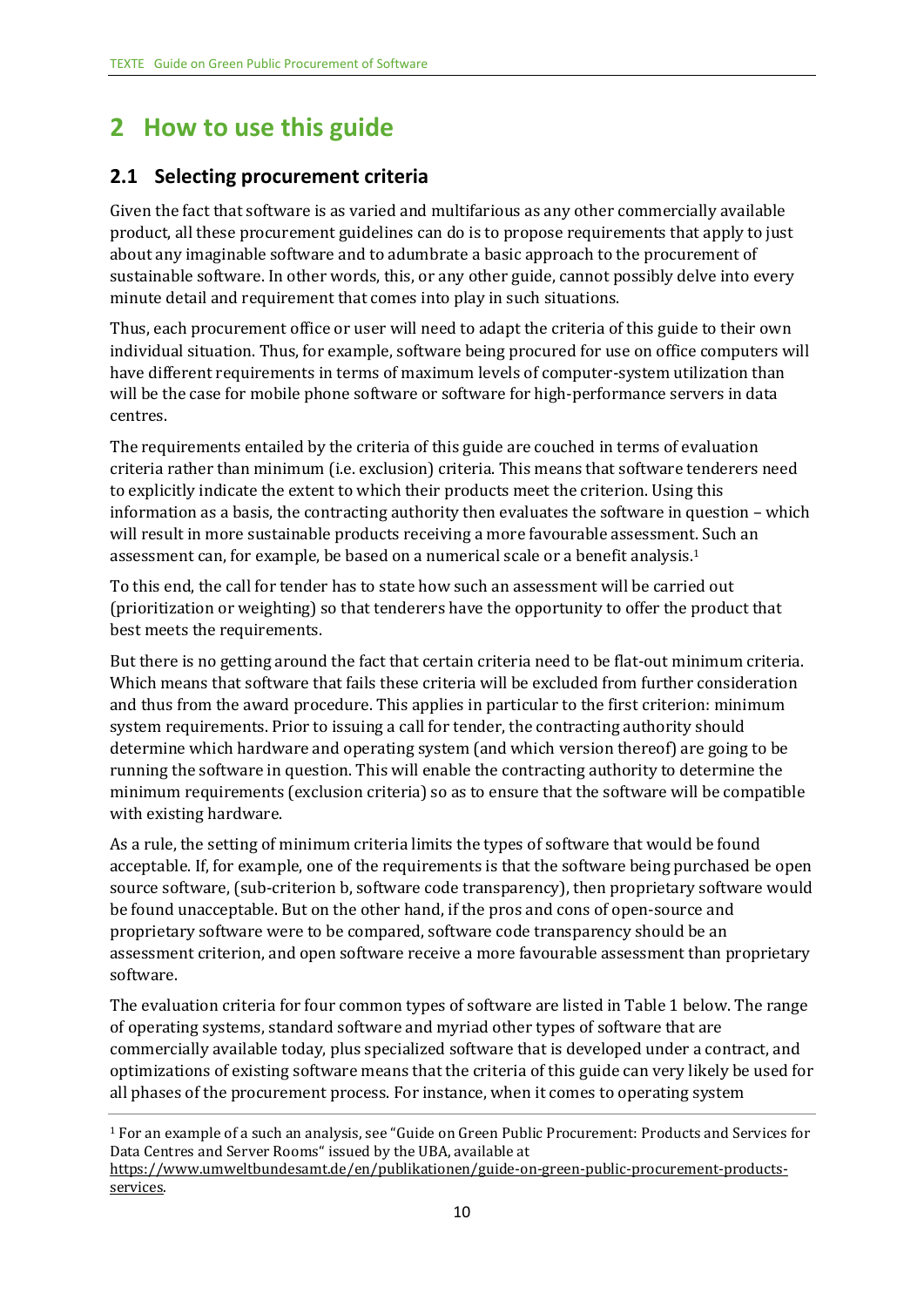address management software and so on – the criteria can be used to directly compare the pros performance: Ideally, the programmers will be contractually obligated to perform their services procurement, the criteria can be used to delineate the product being procured – in other words to decide which operating system or version thereof is to be procured. For procurement of standard software – word processing software, spread-sheet software, accounting software, and cons of a range of tenders. For programming-services procurement, the criteria of this guide readily lend themselves to incorporation into the relevant conditions concerning contract in a manner that meets all of the criteria related requirements.

 software. It is best to formulate such requirements as documentation obligations ("D", in the Table 1 contains recommendations as to which environmental performance criteria should be used and whether these criteria should be minimum ("M", in the table below) or evaluation criteria ("E", in the table below). These two types of criteria can also be combined with each other, so as to formulate minimum requirements plus evaluation of over-fulfilment of minimum criteria. In cases where software development or optimization services are being ordered, certain mandated characteristics of the deliverables can only be checked in the finished table below) in the contractual terms and conditions.

<span id="page-10-0"></span> used as exclusion criteria for their respective sub-criteria – and/or whether these criteria can be Before determining which criteria are minimum criteria ("M", in the table below), evaluation criteria ("E", in the table below) or documentation obligations ("D", in the table below), it is best to take a very close look at each type of software that is under consideration and, if necessary, adapt the criteria accordingly. It is also advisable to determine whether the requirements can be used as evaluation criteria.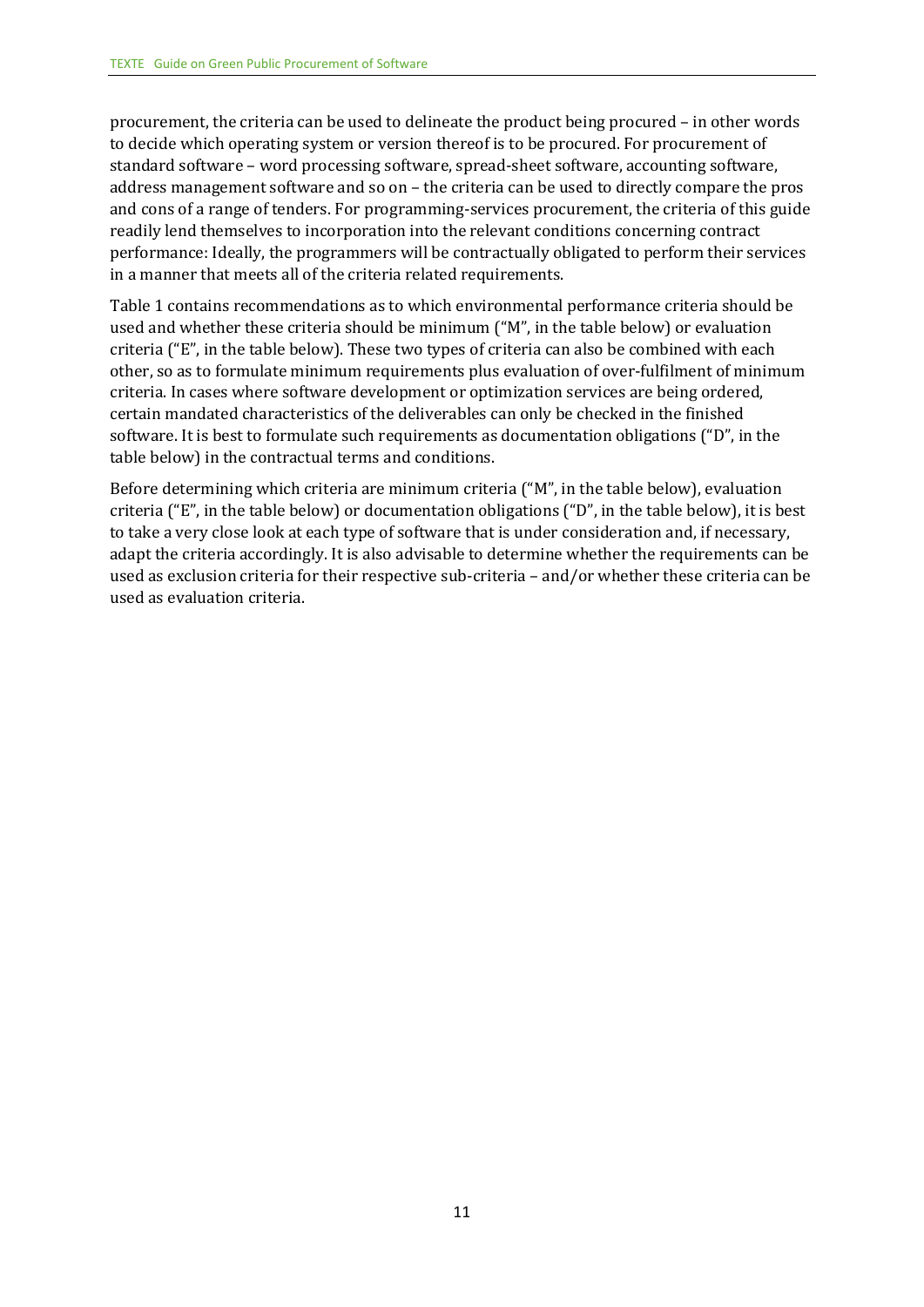|                | <b>Criterion</b>                                                                        | <b>Operating</b><br><b>System</b> | <b>Standard</b><br><b>Software</b> | <b>Software</b><br>Develop-<br>ment | <b>Optimization</b><br>of existing<br>software |
|----------------|-----------------------------------------------------------------------------------------|-----------------------------------|------------------------------------|-------------------------------------|------------------------------------------------|
| $\mathbf{1}$   | Resource efficiency                                                                     |                                   |                                    |                                     |                                                |
|                | Minimum system requirements                                                             | M and E                           | M and E                            | M and E                             | M and E                                        |
|                | Hardware usage with software in idle<br>mode                                            | E                                 | E                                  | D                                   | D                                              |
|                | Hardware usage and energy consumption<br>during execution of standard usage<br>scenario |                                   | E                                  | D                                   | D                                              |
|                | Power management support                                                                | M                                 | M                                  | M                                   | M                                              |
| $\overline{2}$ | Anticipated hardware operating life                                                     |                                   |                                    |                                     |                                                |
|                | <b>Backward compatibility</b>                                                           | E                                 | E                                  | D                                   | D                                              |
|                | Platform independency and portability                                                   |                                   |                                    | E                                   |                                                |
| $\overline{3}$ | User autonomy                                                                           |                                   |                                    |                                     |                                                |
|                | Data format transparency                                                                |                                   | M                                  | M                                   | M                                              |
|                | Program code transparency                                                               | E                                 | $\mathsf E$                        | M or E                              | M or E                                         |
|                | Software continuity                                                                     | M and E                           | M and E                            | M                                   | M                                              |
|                | Uninstallability                                                                        |                                   | E                                  | M                                   | D                                              |
|                | Offline capability                                                                      | E                                 | E                                  | D                                   | D                                              |
|                | Documentation of software, licence and<br>terms of use                                  | E                                 | E                                  | M                                   | M                                              |

#### **Table 1: Criteria selection based on the type of software being procured**

Legend:

- criterion not applicable

M **M**inimum criterion

E **E**valuation criterion

M and E Exclusion if **m**inimum requirement is not fulfilled plus **e**valuation of over-fulfilment of minimum criteria

M or E Determination, prior to issuance of the call for tender, whether **m**inimum or **e**valuation criteria apply

<span id="page-11-0"></span>D Contractual obligation to provide **d**ocumentation after the contract has been performed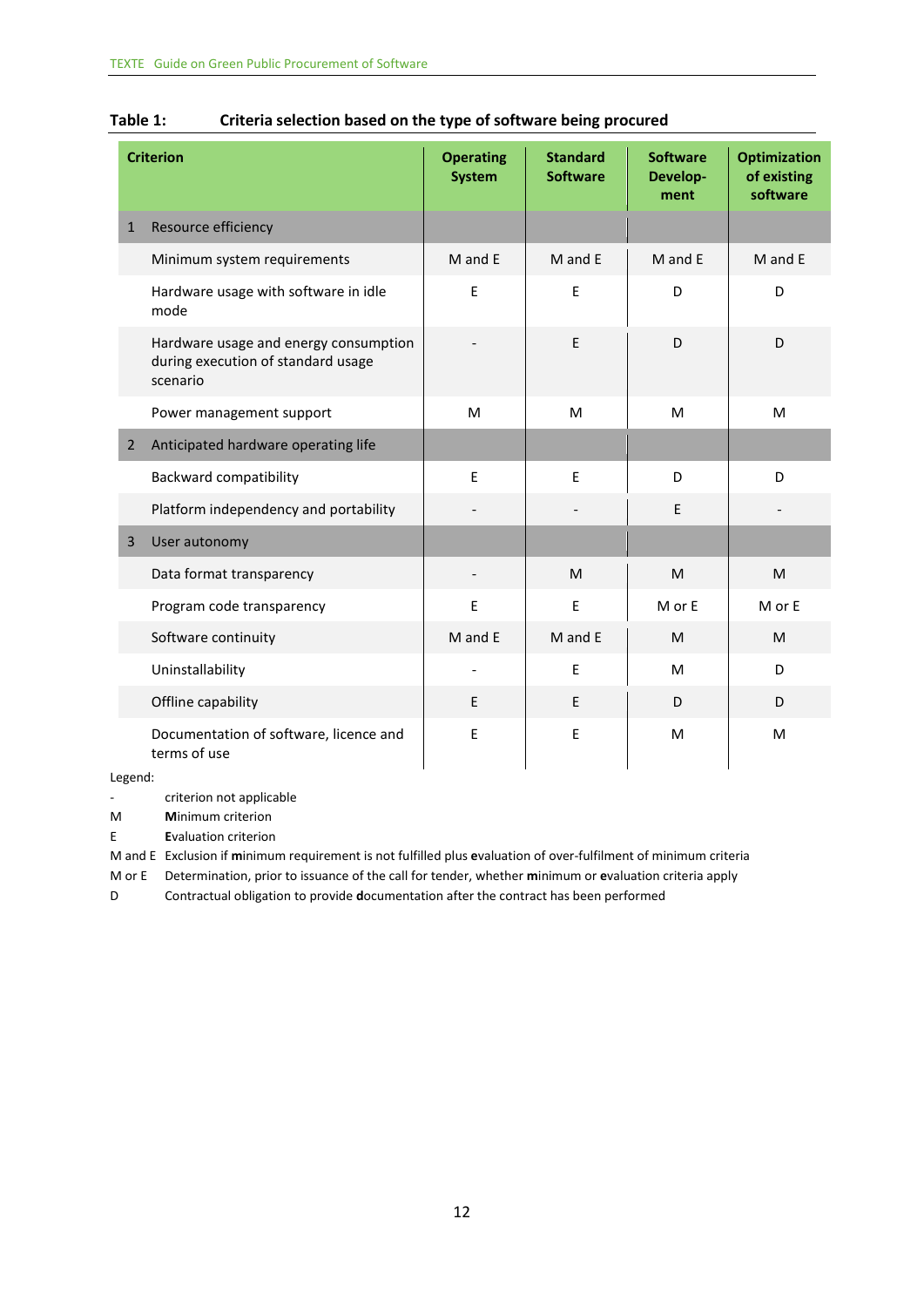#### **2.2 Additional information on use of the procurement criteria**

 developers. Nonetheless, in the interest of avoiding needless waste of energy and resources, it is and developers to provide sustainable software. The software assessment methodology proposed here is of relatively recent vintage and is as yet not widely used. Moreover, criteria that require the user to perform measurements on a reference system and for which a standard usage scenario needs to be defined in order to make software comparable with each other, are bound to be challenging for software vendors and crucial that contracting authorities implement the process advocated here and require vendors

The ambitious criteria that come into play in this regard are as follows:

- ► Hardware capacity load with software in idle mode, and
- ► Hardware utilization and energy consumption during execution of a standard usage scenario

this guide should be applied pragmatically. Therefore, in order to render the methodology proposed here practicable while still ensuring that the software products in question can be readily compared with each other, the criteria of

factored into the procurement process. Appendix 3 of the final report of the UBA Study (UBA 2018<sup>2</sup>) describes how the criteria were applied for the purpose of the study. The procedure described in the said Annex should be

For tips on use of the measurement procedure described in this Guide, see section 4. This section also contains a desktop-computer time series for a reference system and explains how to formulate standard usage scenarios. In addition to the foregoing, a software tool is available from the UBA that was developed during the aforementioned study and that allows for the assessment of software that is tested using log files and that computes the requisite data (see OSCAR 2018; in German).

 a computer as a reference system that the tenderer can use to test and measure their software's professional, competent and comparable fashion. It is recommended that the advisories in section 4, along with this entire guide, be made available to software vendors who have been asked to submit a bid. For actual calls for tender, it may also make sense either for the contracting authority to provide prospective tenderers with performance, or to have all tests and measurements carried out by an outside test laboratory. In addition, contracting authorities can conduct a pre-tender dialogue with all participating tenderers, so as to ensure a level playing field where all stakeholders have a shared understanding of the mandated criteria – so that tenderers can offer their solutions in a

<span id="page-12-0"></span><sup>&</sup>lt;sup>2</sup> In German; for information in English see KERN et al. 2018 professional, competent and comparable fashion. $^2$  In German; for information in English see KERN et al. 2018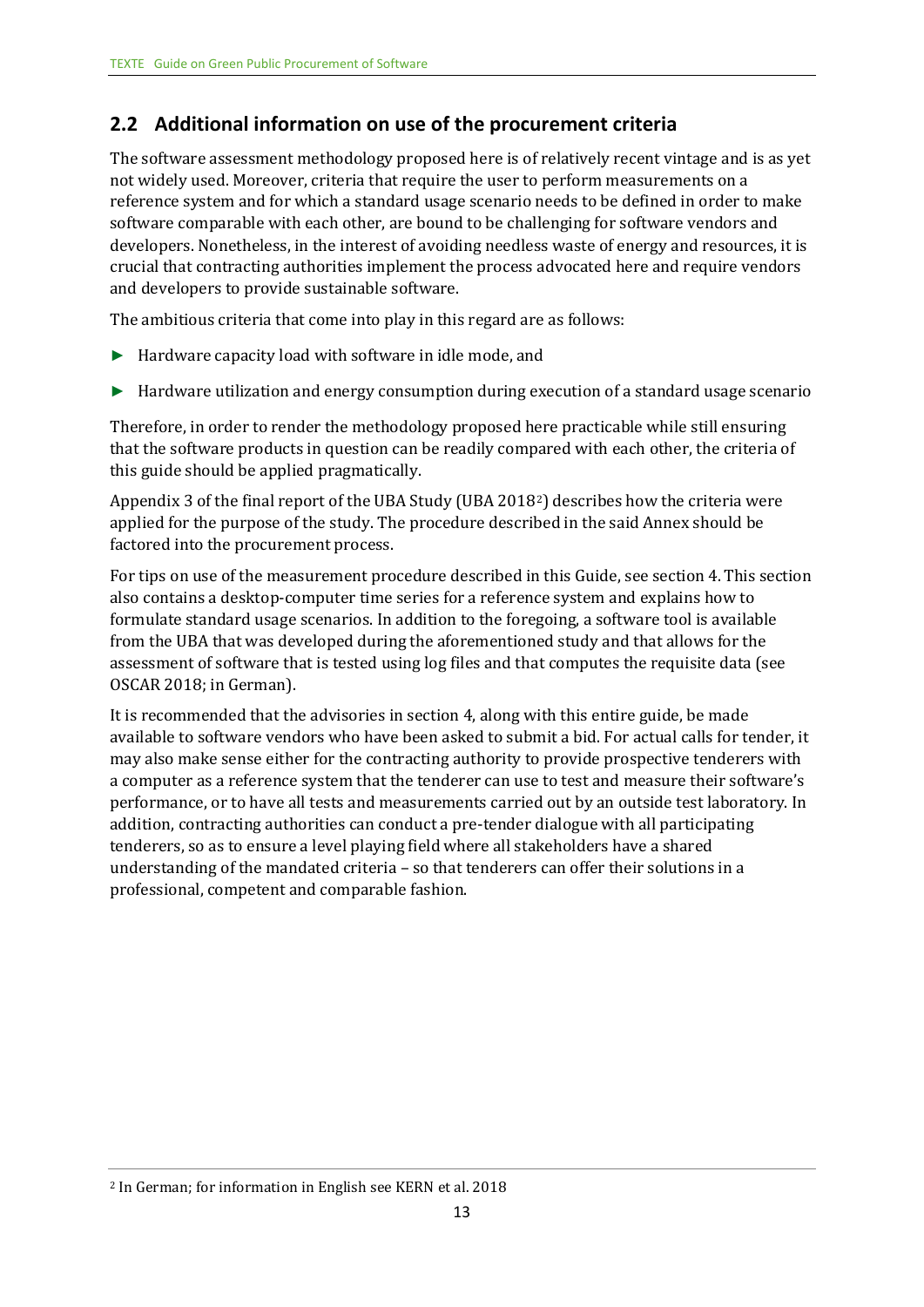# <span id="page-13-0"></span> **3 Requirements for sustainable software**

The requirements described in the following chapter refer to the **Set of Criteria for Sustainable Software**. For more information see list of refences, p. [28.](#page-27-0)

#### <span id="page-13-1"></span> **3.1 Resource efficiency**

 the resource efficiency of software products should be maximized. For the purposes of this guide, resource efficiency is taken to mean "useful work" divided by the resources being used for such work. The term "useful work" is defined as successful execution of a predefined standard It is essential that the resource use of software functionalities be kept to a minimum. To this end, usage scenario (see section 4.2). When it comes to resource efficiency, the whole range of natural resources comes into play, including raw materials, energy, and the ability of the environment to absorb emissions. When it comes to implementing resource efficiency within the framework of this guide, technical and energy resources are used as reference values – especially hardware resources and electricity consumption. Given that hardware capacity use and energy consumption invariably have a draining effect on natural resources, in this guide these phenomena are equated with resource use.

#### <span id="page-13-2"></span>**3.1.1 Minimum system requirements**

software product to be run. The tender has to give information on the minimum requirements that are essential for the

To this end, the following information has to be given:

- Minimum processor architecture requirements (e.g. Intel Core i5, Intel Atom x7)
- Minimum local RAM requirements (in MB)
- Minimum local permanent memory requirements (in MB)
- pixel)
- Minimum internet access bandwidth (Mbit/s)
- Requirements for other software (operating system software, middleware, auxiliary software product to be run.<br>
To this end, the following information has to be given:<br>
a) Minimum processor architecture requirements (e.g. Intel Core i5, Intel Atom x7)<br>
b) Minimum local RAM requirements (in MB)<br>
c) Minimu applications), e.g. Windows 7, .NET Framework and browser version XY

In vetting various software, preference shall be given to the solutions with the least exacting system requirements.

 mandated for processor architecture, RAM (temporary storage), disk or flash (persistent By way of a minimum criterion for this requirement, additional numerical values shall be storage) and the like. These values shall not be exceeded by the minimum requirements of the proposed software. This is a reliable way of ensuring that existing computer hardware will be compatible with the solution being procured, because otherwise it may prove necessary to purchase new hardware for the sole purpose of achieving the desired compatibility.

| Requirement            | Minimum criterion and evaluation criterion |
|------------------------|--------------------------------------------|
| Proof of<br>compliance | Tenderer documentation                     |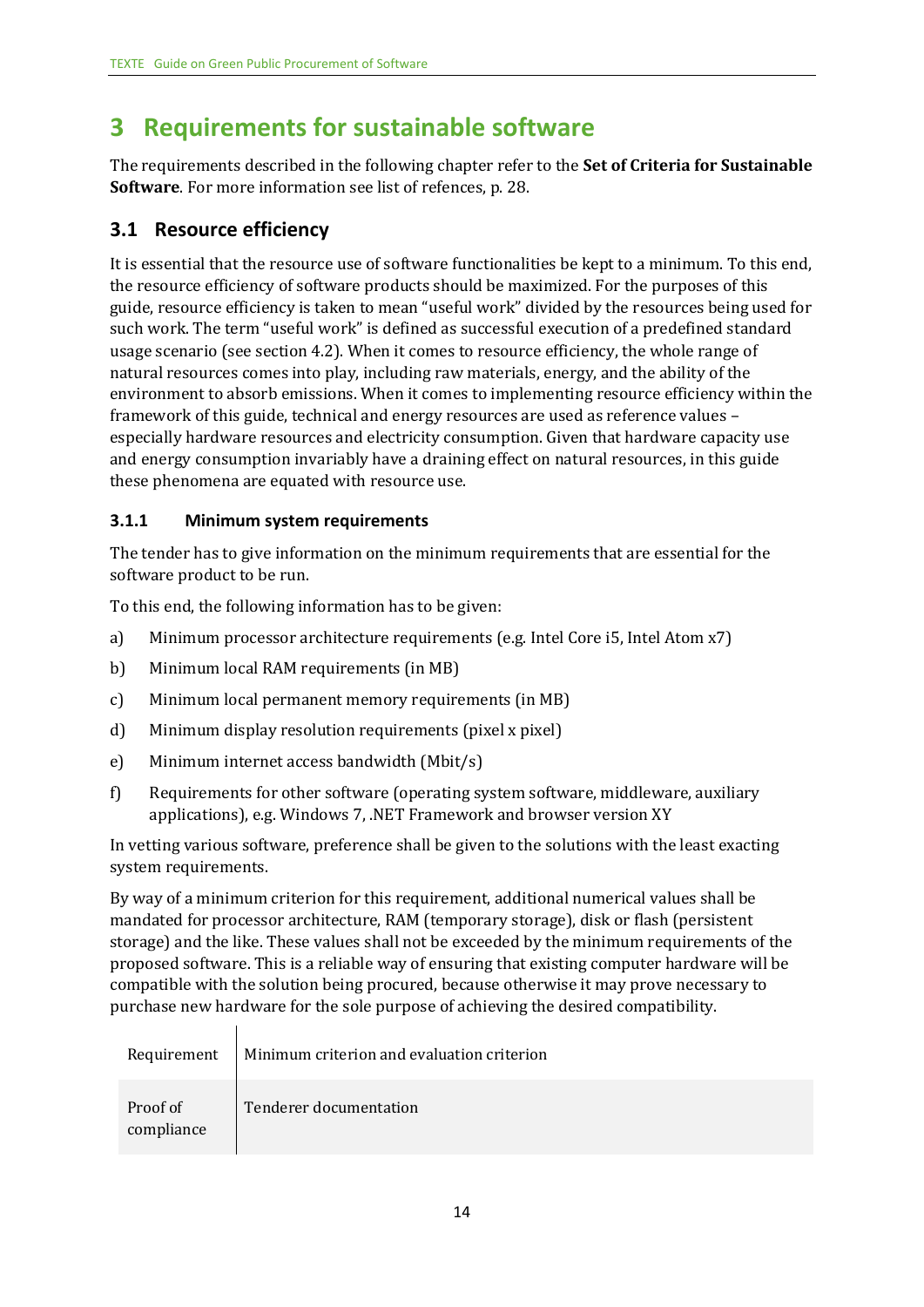$\mathbf{r}$ 

Reference Set of criteria for sustainable software, criterion  $1.1.2$ 

#### <span id="page-14-0"></span> $3.1.2$ **3.1.2Hardware utilization with software in idle mode**

 It is essential that software tenders specify the hardware utilization entailed by the software in idle mode. To this end, it is necessary to install the software in a reference system (see section 4.1) and test the hardware utilization as per the measurement procedure described in section 4. Hardware utilization encompasses both the additional utilization resulting from running a given software, plus a percentage of basic utilization (see section 4.3).

To this end, tenderers shall provide the following information:

- a) Mean processor utilization (in per cent) in idle mode, with a standard configuration
- b) Mean RAM (temporary storage) use (in MB) in idle mode, with a standard configuration
- $c$ ) Mean disk or flash (persistent storage) use (in MB) in idle mode, with a standard configuration
- d) Mean bandwidth use (in Mbit/s) for internet access, in idle mode with a standard configuration.

In vetting various products, preference shall be given to those whose hardware resource utilization is lowest.

| Requirement            | Assessment criterion                                               |
|------------------------|--------------------------------------------------------------------|
| Proof of<br>compliance | Measurement log, via performance measurement in a reference system |
| Reference              | Set of criteria for sustainable software, criterion 1.1.3          |

#### <span id="page-14-1"></span>**3.1.3** Hardware utilization and energy consumption during execution of a standard  $3.1.3$ **usage scenario**

 software in executing a standard usage scenario be specified. To this end, for testing purposes it of hardware utilization as per the measurement procedure described in section 4. It is essential that the level of hardware use and energy consumption entailed by use of the is essential to install the software in a reference system (see section 4.1) and determine the level

Hardware utilization is defined as the integral (i.e. summation over time) of hardware usage while a standard usage scenario is being executed. Calculation of this parameter is based on log files that characterize the reference system while the software is being run. As indicated in the set of criteria, hardware utilization encompasses both the additional utilization resulting from running a given software, plus a percentage of basic utilization (see section 4.3).

The metrics for hardware usage is as follows: performance related units such as  $\frac{6}{5}$  (processor work); MByte\*s (RAM work); MByte/s\*s = MByte disk or flash (persistent storage work, reading and writing); and MBit/s\*s = MBit (amount of data transferred in the network).

In addition to reference-system hardware use, its electricity consumption also needs to be measured. This characteristic constitutes the integral of electricity consumption over time (while the relevant standard usage scenario is being executed). Contrary to the aforementioned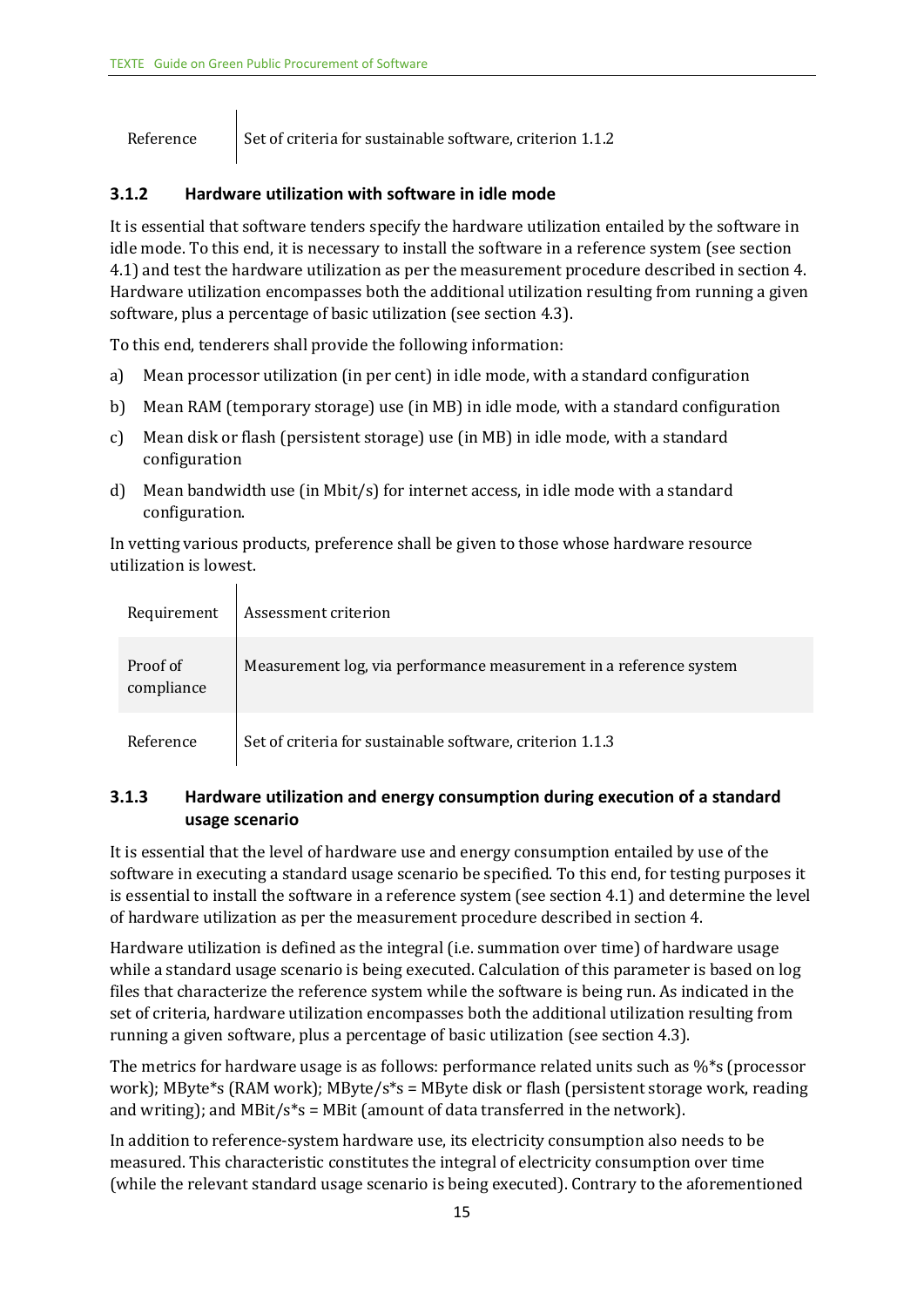observations concerning hardware utilization, when it comes to measuring electricity consumption only the power exceeding basic reference-system energy consumption (net power) is taken into account.

usage scenario: The following metrics need to be included under "standard configuration" in each standard

- work (%\*s)
- (MByte\*s)
- c) Disk or flash (persistent storage) work (read/write) (MByte/s\*s)
- (Mbit\*s)
- e) Net energy consumption (Wh)

usage scenario:<br>
a) Processor work (%\*s)<br>
b) RAM (temporary storage) work (MByte\*s)<br>
c) Disk or flash (persistent storage) work (read/write) (MByte/s\*s)<br>
d) Internet access bandwidth (Mbit\*s)<br>
e) Net energy consumption (Wh

| energy consumption are lowest. |                        |                                                                          |  |  |
|--------------------------------|------------------------|--------------------------------------------------------------------------|--|--|
|                                | Requirement            | Assessment criterion                                                     |  |  |
|                                | Proof of<br>compliance | Measurement procedure, via performance measurement in a reference system |  |  |
|                                | Reference              | Set of criteria for sustainable software, criteria 1.1.4 and 1.2         |  |  |

#### <span id="page-15-0"></span>**3.1.4 Power management support**

 and thus energy consumption, when in hibernation mode or stand-by. The power management functionality must not be impaired by the power management, e.g. via data loss or impaired It is crucial that software does not prevent the computer from reducing the hardware utilization of the computer or its associated client systems must not be compromised. Also, the software operability. Neither the need for (data loss-free) repeat login to server-based software nor the time it takes to reactivate a computer system that is in power saving mode is regarded as constituting impaired operability or functionality.

The following requirement needs to be met:

a) – Even when power management is activated for the underlying layers of a computer system software, this means that activating client-side power management does not impair functionality (e.g. no loss of session information if the client switches to hibernation mode). a) or of the associated client systems, the software remains fully functional. For server-based

If a tender fails this criterion, it shall be excluded from further consideration.

| Requirement            | Minimum criterion                                         |
|------------------------|-----------------------------------------------------------|
| Proof of<br>compliance | Tenderer declaration                                      |
| Reference              | Set of criteria for sustainable software, criterion 1.3.2 |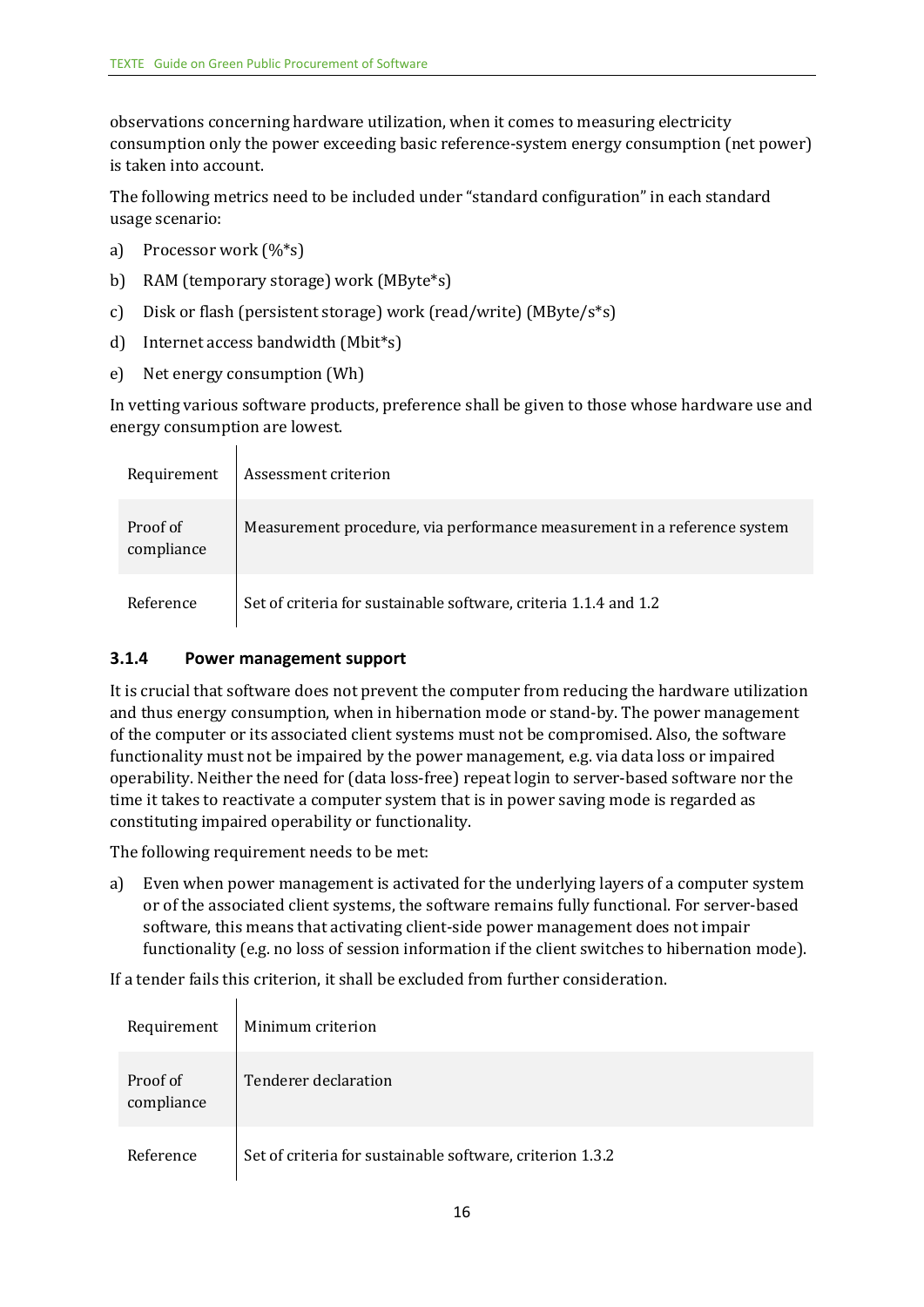## <span id="page-16-0"></span> **3.2 Anticipated hardware operating life**

Neither off-the-shelf nor commissioned software should result in a situation where existing hardware needs to be taken out of service because it is incompatible with the new software. By the same token, software updates should not necessitate hardware updating. Instead, it should be possible for users to manage the replacement of software and hardware separately. Thus, the requirements laid out in this section address the potential operating life of computer hardware.

#### <span id="page-16-1"></span>**3.2.1 Backward compatibility**

 $\overline{\phantom{a}}$ 

Tenderers of software products shall be obligated to submit a binding declaration indicating which reference system from which year the software in question will be compatible with. The relevant reference systems can be found in section 4.1. In determining said year, the requisite ancillary software (operating system, framework, application software) needs to be taken into account.

In such cases, tenderers shall provide the following information:

a) Year of release of the reference system (calendar year)

 In vetting various software, preference shall be given to those that are compatible with older reference systems.

| Requirement            | Assessment criterion                                    |
|------------------------|---------------------------------------------------------|
| Proof of<br>compliance | Tenderer documentation                                  |
| Reference              | Set of criteria for sustainable software, criterion 2.1 |

#### <span id="page-16-2"></span> **3.2.2 Cross-platform software and portability**

Ideally, a given software should be compatible with a range of commonly used hardware and software system environments. In switching from one system environment to another, software should remain fully operational and users should not encounter any difficulties in this regard.

Tenderers shall provide the following information:

a) Operating systems and the versions thereof (and if applicable, any runtime environments) with which the software in question is compatible.

 of productive system environments. In making such determinations, it is vital that the system In vetting various software, preference shall be given to those that are compatible with a range environments currently in use (or intended for future use) in the institution in question be duly taken into consideration.

| Requirement            | Assessment criterion   |
|------------------------|------------------------|
| Proof of<br>compliance | Tenderer documentation |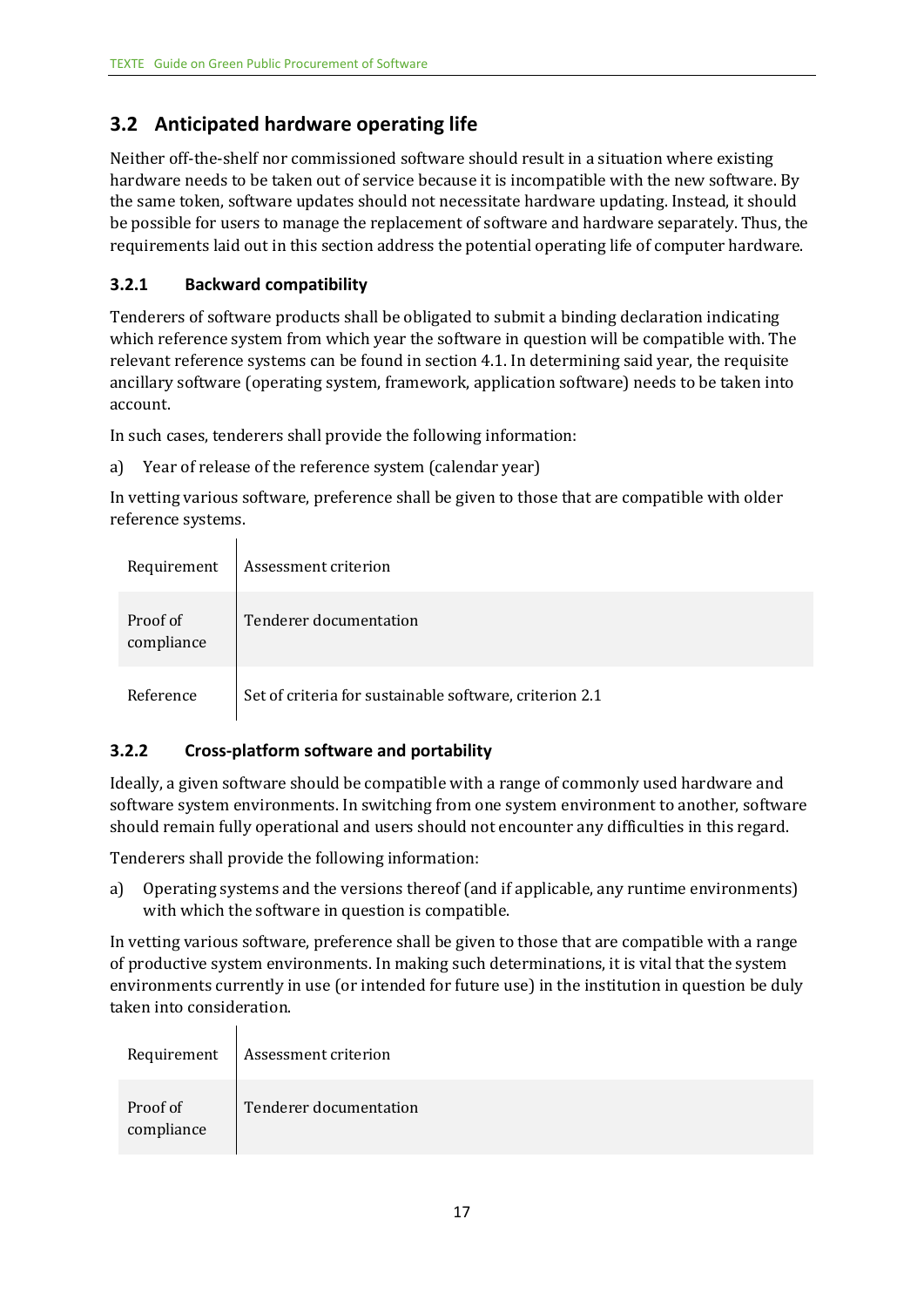Reference Set of criteria for sustainable software, criterion 2.2

## <span id="page-17-0"></span> **3.3 Autonomy of use**

 Ideally, software should allow users maximum freedom to determine for themselves how they will use the software. In other words, the software should afford users maximum freedom of choice as to product life span and hardware capacity use (e.g. so that users are free to install only the features they need) – and thus in respect to natural resources, insofar as possible. The requirements listed below help to achieve various aspects of user autonomy.

#### <span id="page-17-1"></span> **3.3.1 Data format transparency**

 enabling further use of the data with another software product. To ensure the interoperability of the procured software product with software that is currently in use or might be procured at a later date, the data formats (i.e. file and stream formats) that the software uses to store user-generated data or to exchange data with other programs needs to be adequately documented. The data formats in question need to comply with open standards,

 In order for this criterion to be met, contracting authorities need to indicate the following for awarded and/or how the openness of the standard can be verified.<sup>[3](#page-17-3)</sup> sub criterion b), which standards will count as open standards at the time when the contract is

Thus, tenderers shall be required to provide the following materials and information:

- The manuals or technical data sheets that document the data formats. a)
- Indication of the data formats and their assignment to an open standard.
- Thus, tenderers shall be required to provide the following materials and information:<br>a) The manuals or technical data sheets that document the data formats.<br>b) Indication of the data formats and their assignment to an ope data formats.  $c)$

data formats. If a proffered solution fails this criterion, it shall be excluded from further consideration.

| Requirement            | Minimum criterion                                         |
|------------------------|-----------------------------------------------------------|
| Proof of<br>compliance | Tenderer documentation                                    |
| Reference              | Set of criteria for sustainable software, criterion 3.1.1 |

#### <span id="page-17-2"></span>**3.3.2 Program code transparency**

If you intend to add new functionalities to the software you are purchasing, it is vital that the APIs (application programming interfaces) be clearly documented, and that the API interfaces comply with open standards.

 that the tenderer discloses the source code in whole or in part; and that you obtain the If you also intend to optimize the software without support from the software tenderer, it is vital

<span id="page-17-3"></span> <http://ec.europa.eu/idabc/en/document/3473/5585.html>3 Also see European Interoperability Framework, available at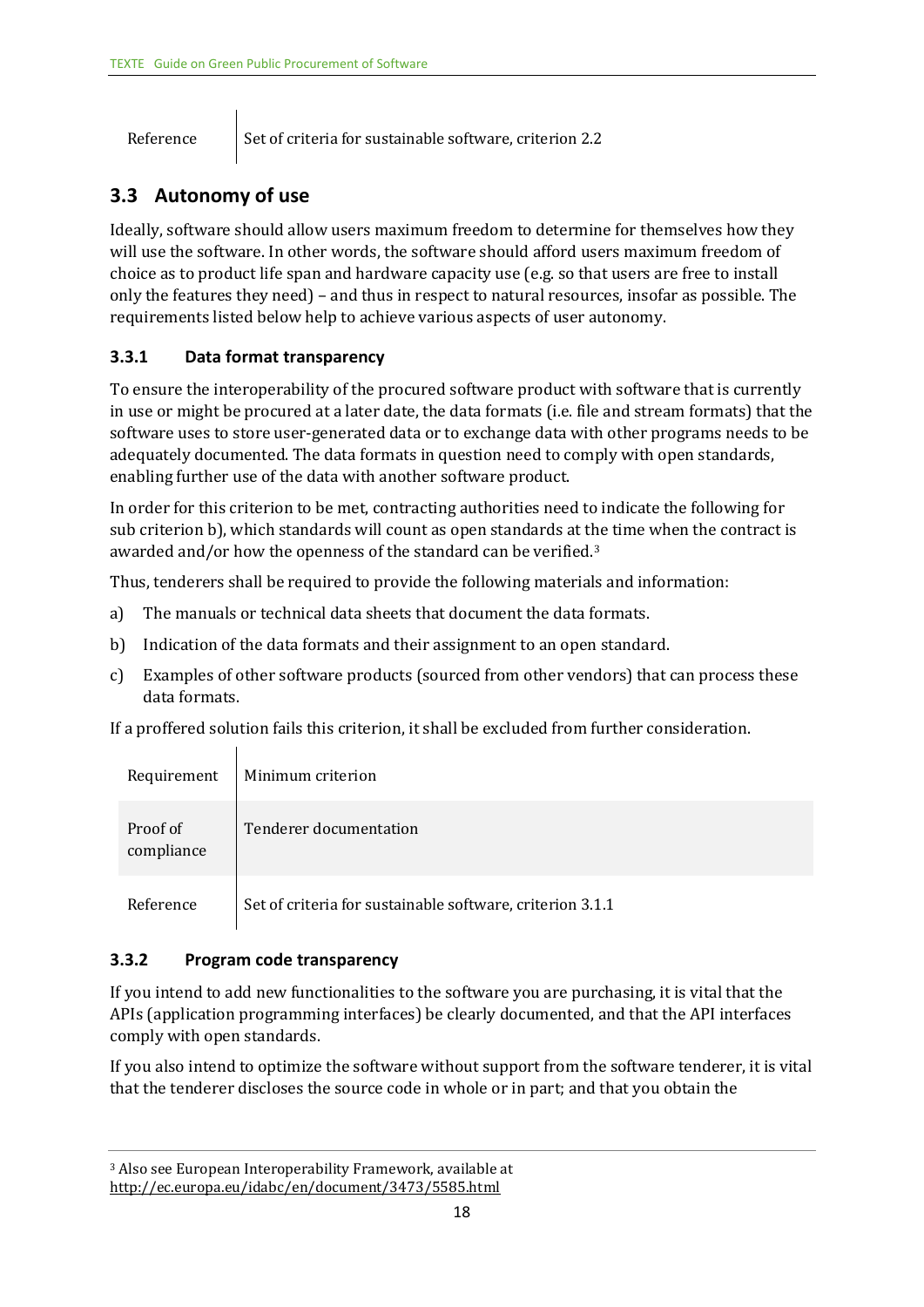tenderer's permission to modify the software. To do this, the software should be released under a license that applies to your specific use case.

Thus, tenderers shall be required to provide the following materials and information:

- a) If APIs exist: Documentation of the interfaces,
- b) Information on the extent to which program source code will be disclosed for the various components of the software; or whether the source code for the entire software product will be disclosed.
- $c)$ c)Indication of the license under which the software product is released, and whether it allows third parties to further develop the software.

 You will need to determine which, if any, of the aforementioned criteria to apply, how to weight them, depending on your particular situation; or whether or not to make them exclusion criteria (i.e. minimum requirements).

In vetting various software, preference shall be given to those that exhibit a high degree of transparency and interoperability.

| Requirement            | Minimum criterion and assessment criterion                |
|------------------------|-----------------------------------------------------------|
| Proof of<br>compliance | Tenderer documentation                                    |
| Reference              | Set of criteria for sustainable software, criterion 3.1.2 |

#### <span id="page-18-0"></span>**3.3.3 Continuity of the software product**

 $\overline{1}$ 

 purchase should give you the option to choose whether to install security updates only, or other It should be possible to use newly acquired software over a relatively long period of time without running into any serious IT security or other problems. The software you decide to functionality or other types of updates as well.

Thus, tenderers shall be required to provide the following information:

- a) The period during which the tenderer will guarantee that security updates will be provided for the software in question.
- b) Lead time (number of days) for providing security updates in the event a security vulnerability comes to light.
- $c$ ) Indication as to whether security updates will be differentiated from other updates and whether it will be possible for users to forego non-security updates.

 tenders using evaluation criteria as a basis, a more positive assessment shall be granted to those For such criteria, it is vital that you define minimum requirements as minimum (exclusion) criteria (minimum lead time for security updates, maximum response time) and any overfulfilment of the minimum requirements should be positively taken into account. In evaluating tenderers whose software allows for greater continuity.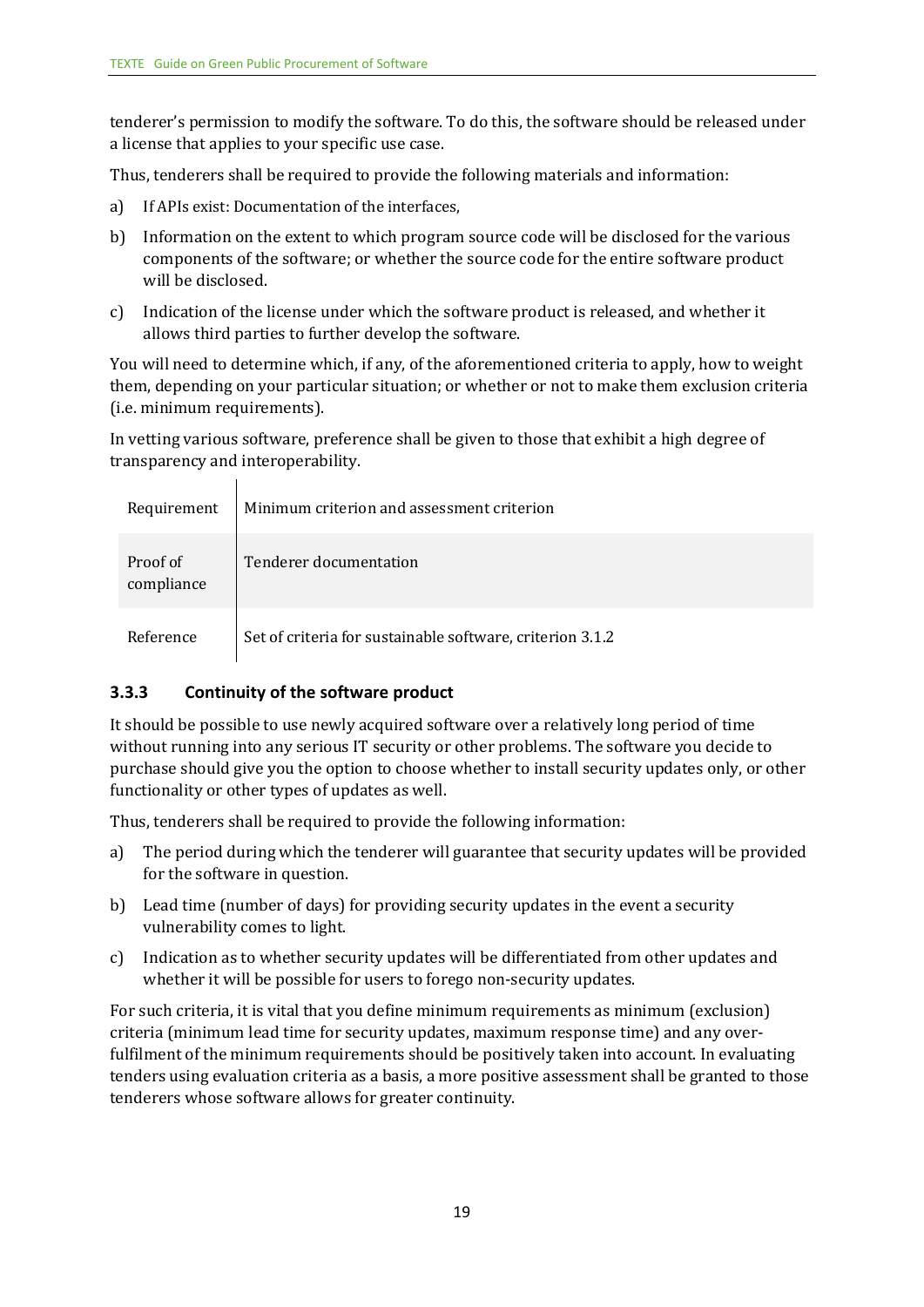$\overline{1}$ 

| Requirement            | Minimum criterion and assessment criterion                |
|------------------------|-----------------------------------------------------------|
| Proof of<br>compliance | Tenderer documentation                                    |
| Reference              | Set of criteria for sustainable software, criterion 3.1.3 |

#### <span id="page-19-0"></span>**3.3.4 Uninstallability**

It should be possible to uninstall decommissioned software in such a way that no unnecessary traces of it remain in the computer system. This of course does not include any data that was output and/or processed using the software – which means that such data should not be deleted automatically when the software itself is deleted from your system. To this end, it should be possible for users and/or system administrators to delete the software quickly and easily, including any components or libraries installed by the software itself.

Thus, tenderers shall be required to provide the following information:

- a) Description of the software uninstallation procedure.
- b) The number of files and folders, the amount of data, and any registry entries or the like that will remain in the system after uninstallation.

In vetting various software, preference shall be given to those that are the easiest to uninstall and that leave the fewest traces in the system.

| Requirement            | Minimum criterion or assessment criterion                                                                                                                              |
|------------------------|------------------------------------------------------------------------------------------------------------------------------------------------------------------------|
| Proof of<br>compliance | Measurement log for a reference system. If no reference system is defined, these<br>measurements can be carried out on a computer system specified by the<br>tenderer. |
| Reference              | Set of criteria for sustainable software, criterion 3.2.1                                                                                                              |

#### <span id="page-19-1"></span> **3.3.5 Offline capability**

 functional offline – unless of course the network connectivity is explicitly necessary for The functionality and/or availability of the software should not be compromised by external factors such as license server availability. Moreover, the software product should be largely providing the functionality.

Thus, tenderers shall be required to provide the following:

- a) An assessment of offline capacity, using the following classifications:
	- a. Offline use possible
	- b. Offline use possible with limitations (the limits shall be specified)
	- c. Offline use impossible

In vetting various software, preference shall be given to those that offer a high degree of offline operability.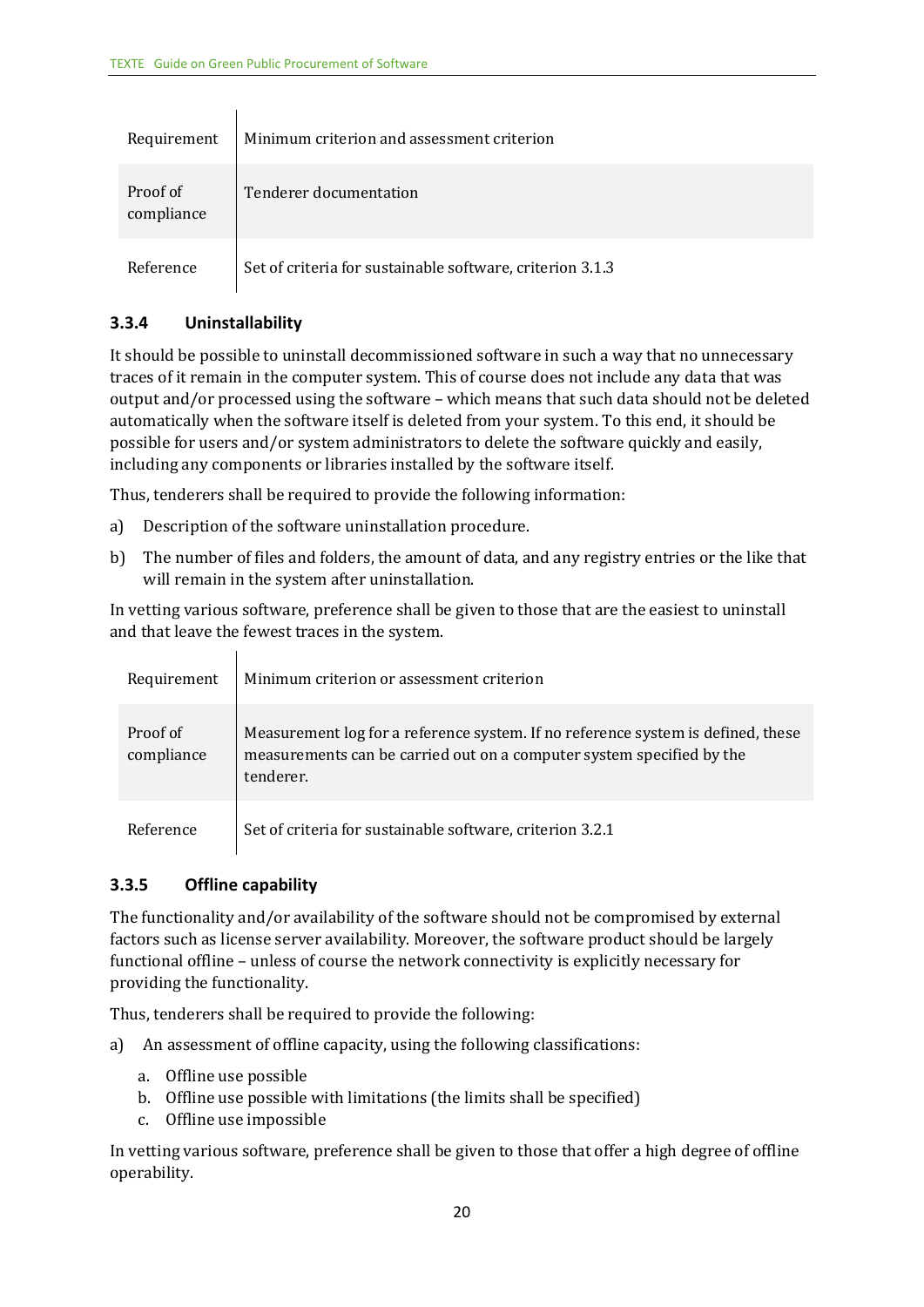| Requirement            | Assessment criterion                                      |
|------------------------|-----------------------------------------------------------|
| Proof of<br>compliance | Tenderer documentation                                    |
| Reference              | Set of criteria for sustainable software, criterion 3.4.1 |

#### <span id="page-20-0"></span> **3.3.6 Software documentation; licensing and terms of use**

 The software product has to include documentation that ensures that the software can be used on a long term and in a resource-efficient fashion. In particular, installation, uninstallation, and data importing and export should be explained, along with ways to reduce resource use (e.g. activating power saving modes, deactivating unused modules, controlling the size of swap files, expunging traces of deleted data). This documentation should also contain information on license and usage conditions so as to ensure the legality of any further development of the software. The documentation can be integrated into the software as a separate text file or in a help system.

Tenderers shall be required to provide the following:

a) Software documentation

 $\mathbf{I}$ 

clearest and most user friendly. In vetting various software, preference shall be given to those whose documentation is the

In the case of commissioning software development, submission of the software documentation shall be a contractual requirement.

| Requirement            | Minimum criterion or assessment criterion                 |
|------------------------|-----------------------------------------------------------|
| Proof of<br>compliance | Submission of product documentation                       |
| Reference              | Set of criteria for sustainable software, criterion 3.5.1 |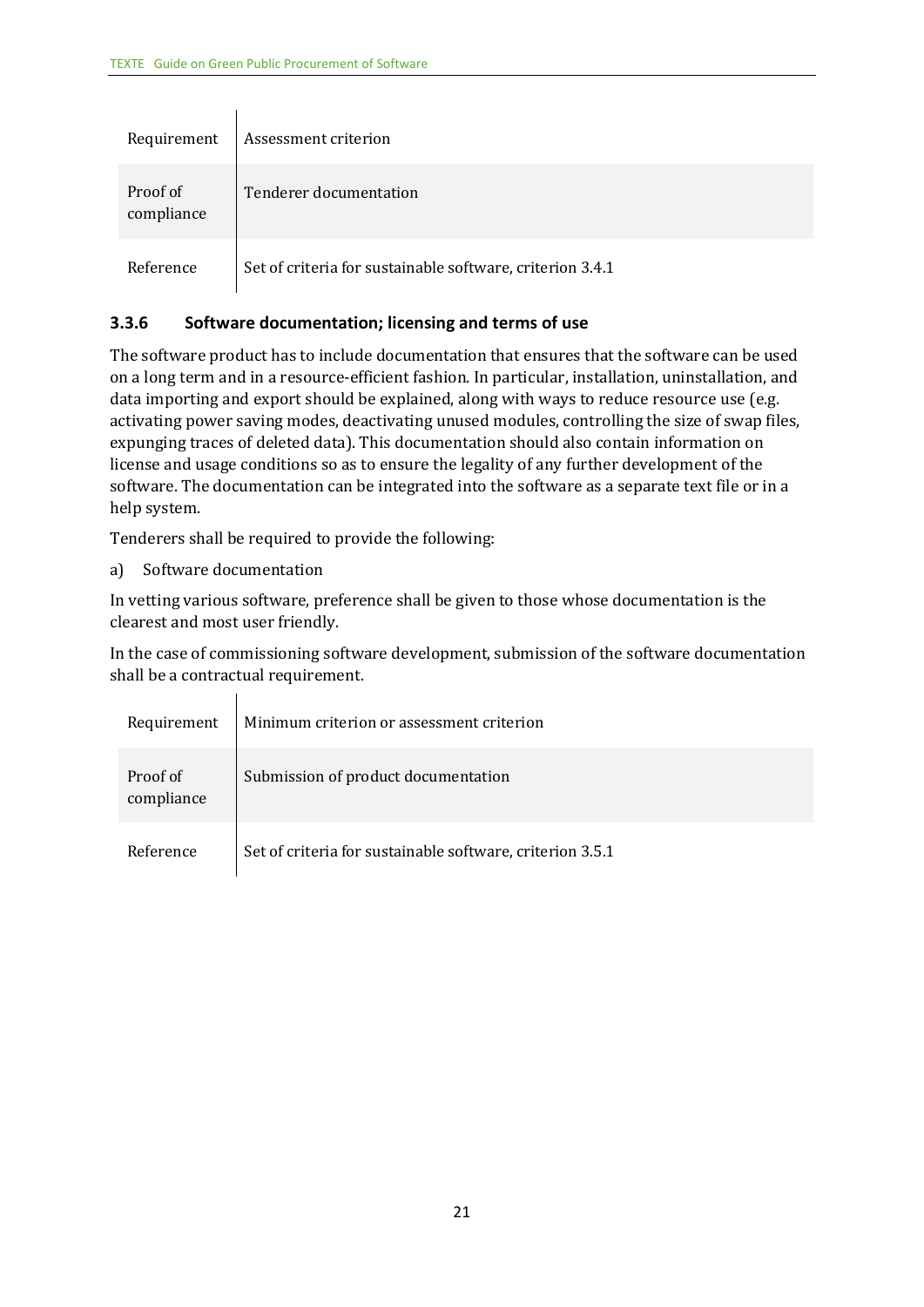## <span id="page-21-0"></span> **4 Measurement instructions**

tenderers. A precondition for meeting some of the aforementioned requirements is submitting a referencesystem measurement report in accordance with the measurement procedures set forth in this document. This is the only viable way to compare the information provided by various

This pertains to the following requirements:

- $\blacktriangleright$  Hardware utilization with the software in idle mode
- ► Hardware utilization and energy consumption during execution of a standard usage scenario
- ► Backward compatibility
- ► Uninstallability

 software needs to be installed and run on a System Under Test (SUT). The reference system configuration. Two requirements need to be met in order for the requisite measurements to be performed. The needs to be equipped with suitable energy measurement devices, and hardware utilization must be documented via a data logger. It is also necessary to define a standard usage scenario that corresponds to typical use of the software, thus enabling a replicable sequence of commands and user interactions as generated load. The graphic below illustrates the measurement

<span id="page-21-1"></span>



Source: UBA 2018

In the following sections, rules for defining a reference system and standard usage scenarios are presented, as described in the UBA Study (UBA 2018). When issuing calls for tender or carrying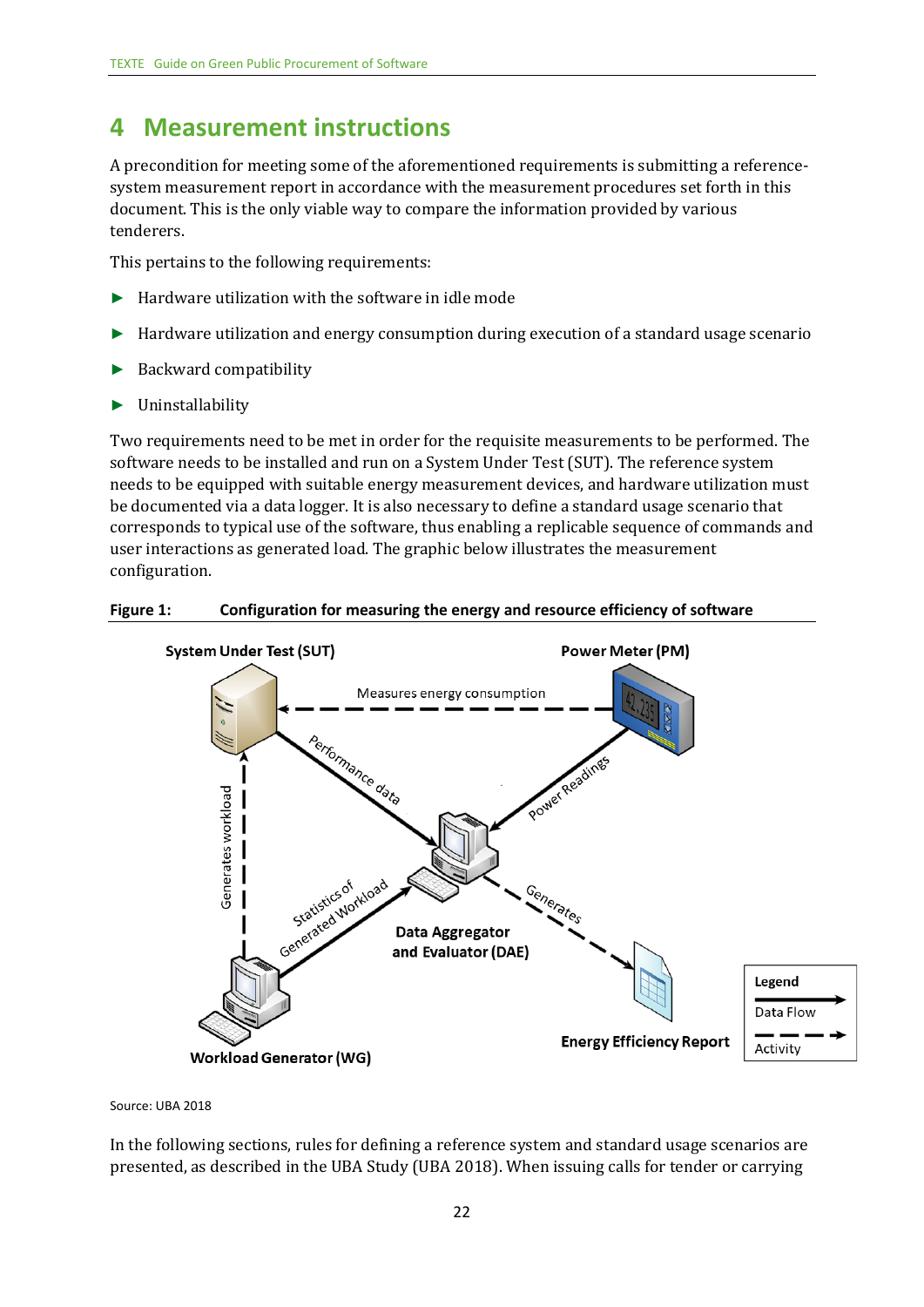scenario. out market research, you need to specify the relevant reference system and standard usage

 research report (UBA 2018, in German) that describes the operationalization of indicators. The measurements shall be performed either by a suitable test lab, or by the tenderer, if they have the requisite technical capability at their disposal. Software for this process is available from the UBA (OSCAR 2018, in German). This evaluation software analyses the reference system's hardware utilization and energy consumption log files and contains complete instructions for the measurements of energy consumption and the utilization of hardware, using standard benchmarking tools. For further information on criteria use, also see Annex 3 of the

#### <span id="page-22-0"></span>**4.1 Reference systems**

 hand, if the software in question is intended for use in a server application or is being suitable – computer system as a reference system. The tender specifications that you submit to bidders need to specify a reference computer system that corresponds to the actual usage scenarios that come into play in your particular situation. For example, for software that is intended for local installation in a government office, a reference system would consist of a desktop computer with the type of standard hardware commonly used in government offices and a commonly used operating system. On the other commissioned or purchased for a smartphone or the like, you will need to find a different – and

For the following measurement tasks a reference system needs to be specified:

- ► Hardware usage with software in idle mode
- ► Hardware usage and energy consumption for a standard usage scenario
- ► Uninstallability

 uninstallability can be performed on an alternative computer system. In the event you choose not to specify a reference system, the requisite measurements for

 2017 reference system, or an older system (e.g. from 2014) if your hardware is outdated. For In the aforementioned study (UBA 2018), the reference systems were the computer systems that are described in Table 2.[4](#page-22-2) For an actual call for tender, you might, for example, want to specify a future tenders, you can of course also select newer computer systems with more current specifications. The UBA Study (UBA 2018) also refers to older reference systems (from 2010 onwards) that are particularly suitable for assessing:

<span id="page-22-1"></span>► backward compatibility.

<span id="page-22-2"></span><sup>4</sup> They characterize the range of computer equipment commonly found in government offices.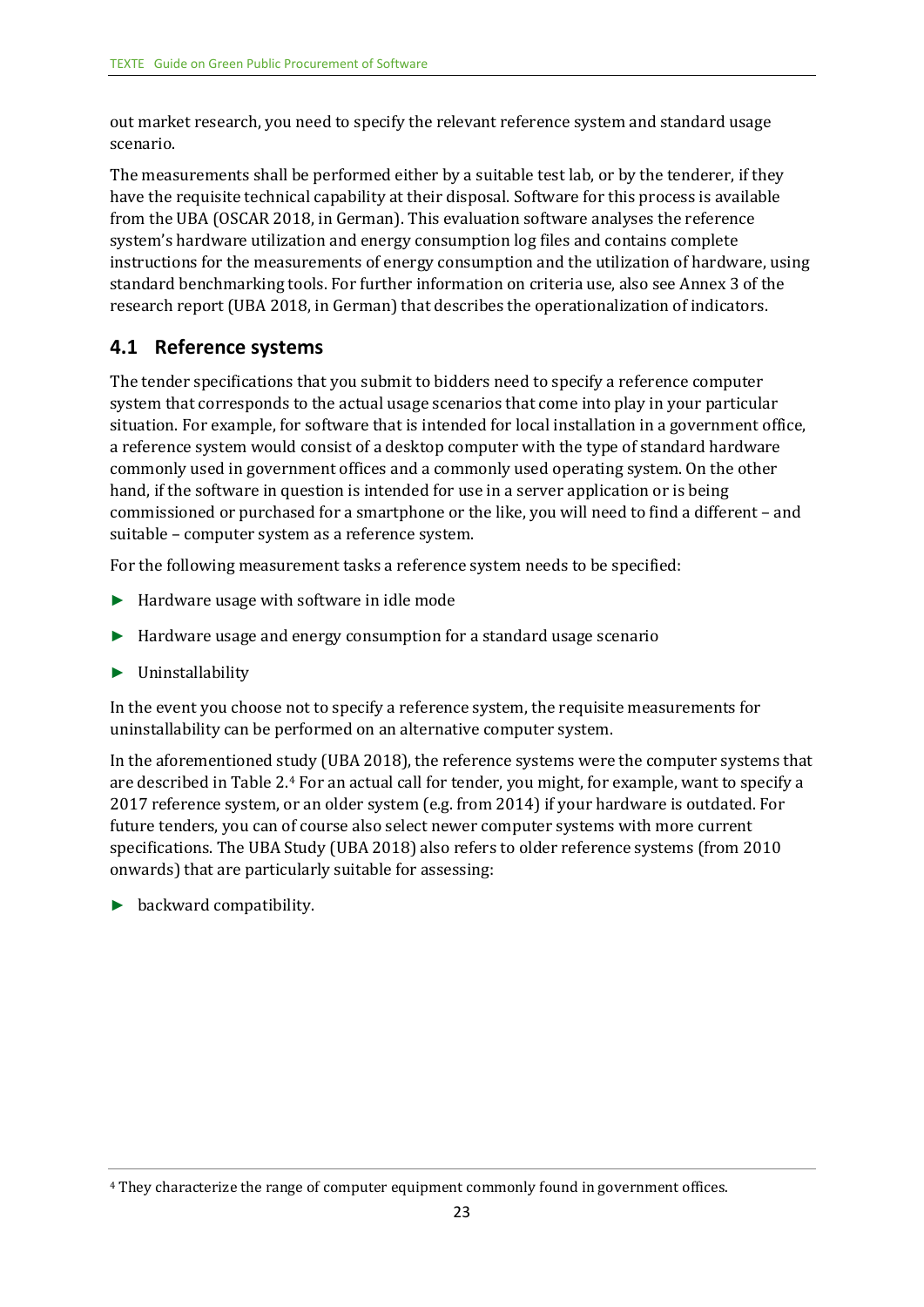| <b>Technical parameter</b>        | $2014 - 2015$                                 | 2016                                          | 2017                                          |
|-----------------------------------|-----------------------------------------------|-----------------------------------------------|-----------------------------------------------|
| <b>Manufacturer</b>               | Fujitsu                                       | Fujitsu                                       | Fujitsu                                       |
| <b>Model</b>                      | Esprimo P920 <sup>5</sup>                     | Esprimo P956 <sup>6</sup>                     | Esprimo P9577                                 |
| <b>Processor</b>                  | Intel i5-4590                                 | Intel i5-6500                                 | Intel i5-6500                                 |
| <b>Number of cores</b>            | 4                                             | $\overline{4}$                                | $\overline{4}$                                |
| <b>Clock rate</b>                 | 3,3 GHz                                       | 3,2 GHz                                       | 3,2 GHz                                       |
| <b>RAM</b>                        | 4 GB<br>(DDR4,<br>2133 MHz)                   | 4 GB<br>(DDR4,<br>2133 MHz)                   | 8 GB<br>(DDR4,<br>2133 MHz)                   |
| <b>Hard drive</b><br>(HDD / SSD)  | <b>HDD SATA III</b><br>500 GB<br>$(6$ Gbit/s) | <b>HDD SATA III</b><br>500 GB<br>$(6$ Gbit/s) | <b>SSD SATA III</b><br>128 GB<br>$(6$ Gbit/s) |
| <b>Graphics card</b>              | Intel HD<br>Graphics 4600                     | Intel HD<br>Graphics 530                      | Intel HD<br>Graphics 530                      |
| <b>Network</b>                    | LAN<br>GigaBit                                | LAN<br>GigaBit                                | LAN<br>GigaBit                                |
| <b>Operating system</b>           | Win 8.1                                       | Win 8.1                                       | <b>Win 10</b>                                 |
| <b>Efficiency of power supply</b> | $91\% - 94\%$                                 | 84% - 92%                                     | 84% - 92%                                     |

| Table 2: | Reference systems, 2014 - 2017 |  |
|----------|--------------------------------|--|
|----------|--------------------------------|--|

Source: UBA 2018

#### <span id="page-23-0"></span> **4.2 Standard usage scenarios**

The standard usage scenario simulates what occurs during actual use of software. Such scenarios include the execution of tasks for which the software was developed or purchased, and, if necessary, interactions with the software user. Using uniform standard usage scenarios will enable you to, for example, compare the energy consumption and hardware utilization of software of the same type.

 the case of an actual call for tender, the contracting authority might specify the standard usage The development of standard usage scenarios should be subject to a transparent process involving all stakeholders – mainly potential software users, as well as software developers. In scenario.

 each other, the same standard usage scenario should be executed for each such software. The In the interest of ensuring that various software of the same type can be readily compared with following factors are relevant for the development of standard usage scenarios:

 ►Standard usage scenarios are usually generated with automation software such as WinAutomation. The scenario contains standard tasks that are carried out with the software. In developing such scenarios, care should be taken to ensure that (a) waiting time that simulates an actual user is inserted prior to each action; and (b) the maximum possible

Data sheet (German): https://sp.ts.fujitsu.com/dmsp/Publications/public/ds-ESPRIMO-P920-0Watt-de.pdf

<span id="page-23-2"></span><span id="page-23-1"></span>Data sheet (German):: https://sp.ts.fujitsu.com/dmsp/Publications/public/ds-ESPRIMO-P956-E90-de.pdf <sup>5</sup> Data sheet (German): <u>https://sp.ts.fujitsu.com/dmsp/Publications/public/ds-ESPRIMO-P920-0Watt-de.pdf<br><sup>6</sup> Data sheet (German):: <u>https://sp.ts.fujitsu.com/dmsp/Publications/public/ds-ESPRIMO-P956-E90-de.pdf<br><sup>7</sup> Data sh</u></u>

<span id="page-23-3"></span>Data sheet (German):: https://sp.ts.fujitsu.com/dmsp/Publications/public/ds-ESPRIMO-P957-E90-de.pdf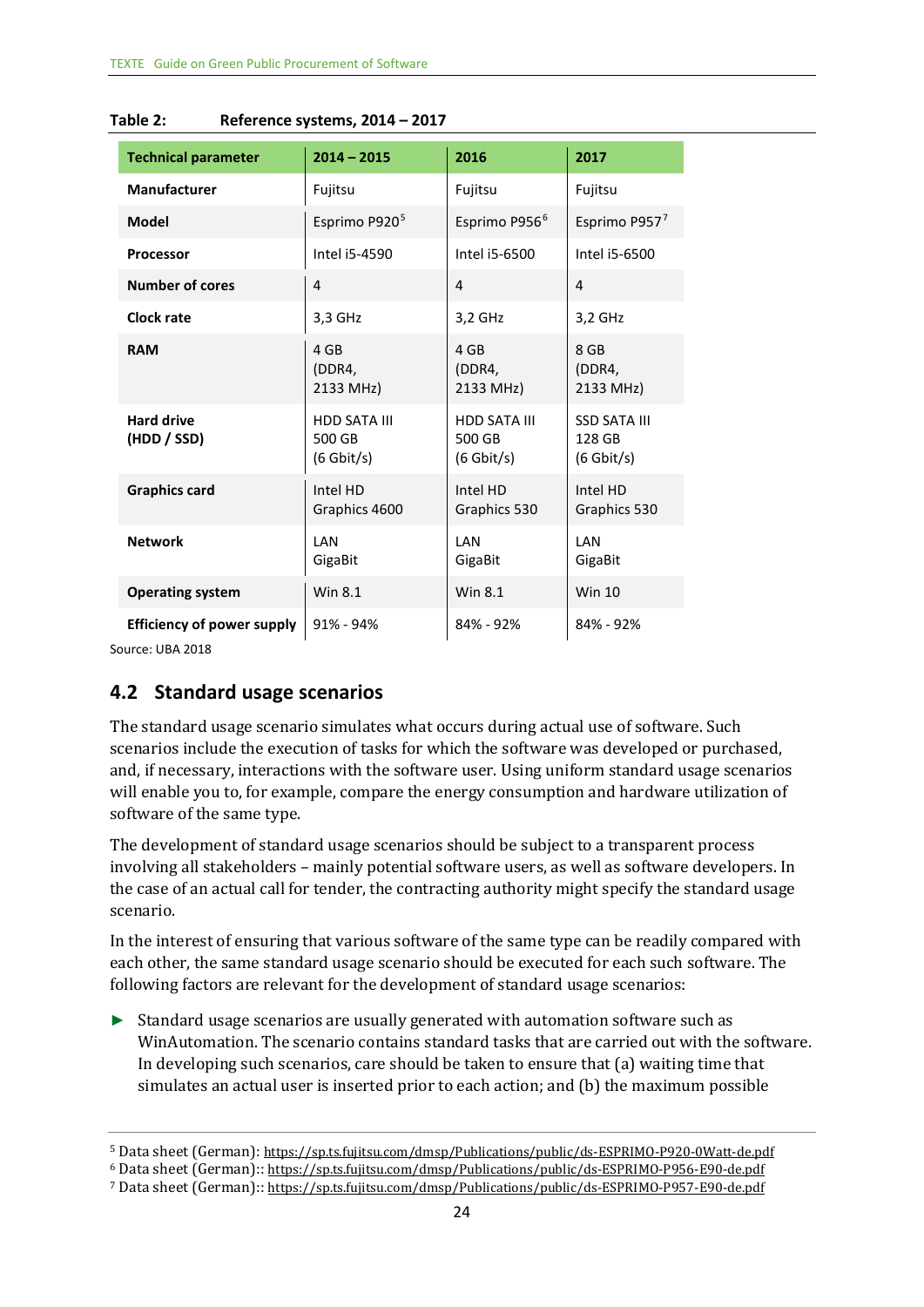number of different standard user actions is carried out that arise during typical work processes.

- for all of the software products that are being compared with each other. To this end, before a scenario is created, you will need to verify that all of the actions entailed by it also occur in the software products that are being compared with each other; and ideally these actions ►In developing standard usage scenarios, it is essential that the test procedures are replicable should be carried out with standard configurations and without additional packages or plugins.
- ► Make sure that when the same test is run multiple (e.g. 30) times, in the interest of achieving comparable test runs, all changes that occur in the reference system across each iteration of the same test are reversed before the next test is run. Any system processes such as virus scanners that run intermittently and that skew the test results need to be deactivated.
- ►Use a time stamp to synchronize your tests. Hence all hardware utilization and power measuring points need to be time stamped. The automation software also generates and saves a log file indicating when each test run began and ended, as well as a time stamp indicating when each action that was executed began and ended. This makes it possible to determine the exact extent of hardware utilization and energy consumption for each individual action.
- ► In order to enable processing and subsequent replication, measurements, log files and automation scripts are stored in a central location.

 type used in the UBA study (UBA 2018). Table 3 contains a summary of the actions carried out within a standard usage scenario of the

| Overview of the actions carried out for selected software<br>Table 3:                                                                                                                                |                                                                                                                                                     |                                                                                                                                             |  |
|------------------------------------------------------------------------------------------------------------------------------------------------------------------------------------------------------|-----------------------------------------------------------------------------------------------------------------------------------------------------|---------------------------------------------------------------------------------------------------------------------------------------------|--|
|                                                                                                                                                                                                      | <b>Word processing</b>                                                                                                                              | <b>Browser</b>                                                                                                                              |  |
|                                                                                                                                                                                                      | Entire text processed<br>Table of contents inserted and updated<br>View adjusted<br>Content inserted and edited<br>PDF file generated<br>Data saved | E-mails read and written<br>Web video stream viewed<br>Online store visited<br>Bookmarks set<br>Add-on installed<br>File downloaded         |  |
| <b>Content Management Systems</b>                                                                                                                                                                    |                                                                                                                                                     | <b>Databases</b>                                                                                                                            |  |
| Responses to comments composed<br>New page created<br>All pages published<br>PDF files uploaded<br>PDF files linked<br>Page viewed<br>Additionally: Workload generated for<br>simulation of visitors |                                                                                                                                                     | Scheme already available<br>Data entered<br>Data read<br>Data modified<br>Data deleted<br>230 runs per function<br>120,000 accesses per run |  |
|                                                                                                                                                                                                      | Source: UBA 2018                                                                                                                                    |                                                                                                                                             |  |

<span id="page-24-0"></span>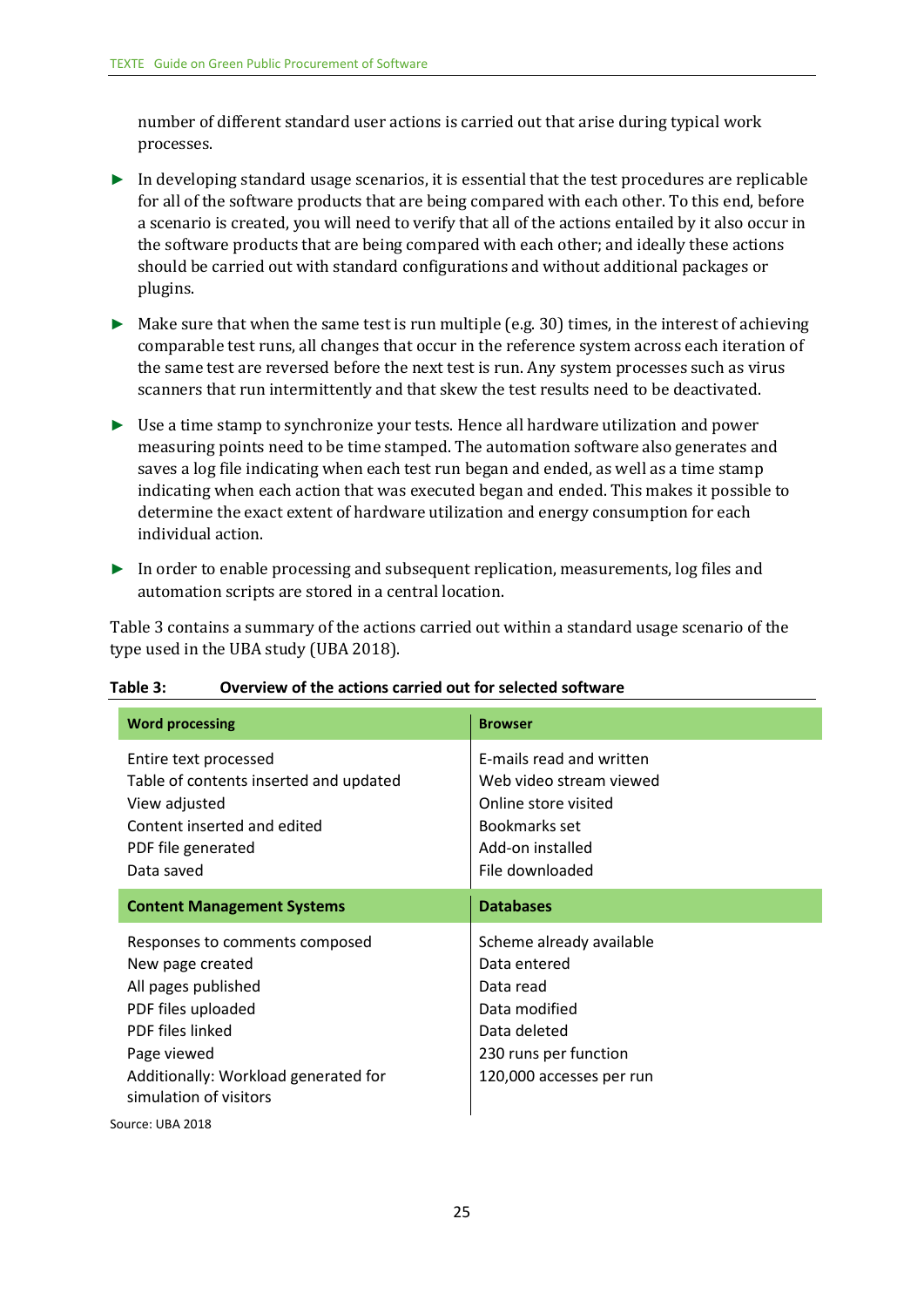## <span id="page-25-0"></span>**4.3 Definitions of terms pertaining to measurements and calculations of software properties**

| <b>Identifier</b> | <b>Name</b>            | <b>Definition</b>                                                                                                                                 | <b>Comments</b>                                                                                                                                                                                               |
|-------------------|------------------------|---------------------------------------------------------------------------------------------------------------------------------------------------|---------------------------------------------------------------------------------------------------------------------------------------------------------------------------------------------------------------|
| FL <sub>i</sub>   | <b>Full load</b>       | Upper limit of the capacity i in the<br>reference system.                                                                                         | For processing power, the FL is<br>100%, for working memory the<br>sum of the installed RAM, for<br>network bandwidth the<br>maximum transmission speed,<br>etc.                                              |
| BL <sub>i</sub>   | base load              | Average load of the capacity i in<br>the reference system when the<br>software product under study is<br>not installed                            |                                                                                                                                                                                                               |
| ILi               | idle load              | Average load of the capacity i in<br>the reference system when the<br>software product under study is<br>installed, but idle.                     | Idle load includes base load.                                                                                                                                                                                 |
| <b>NIL</b> i      | net idle load          | $NIL_i = IL_i - BL_i$                                                                                                                             |                                                                                                                                                                                                               |
| t                 | time                   | Time needed to execute the<br>standard usage scenario on the<br>reference system.                                                                 | Begins with the start of the<br>standard usage scenario and ends<br>when all required actions are<br>executed, including follow-up<br>processes (such as releasing<br>memory or deleting temporary<br>files). |
| GLi               | gross load             | Load of the capacity i in the<br>reference system while executing<br>the standard usage scenario,<br>measured as time-weighted<br>average over t. |                                                                                                                                                                                                               |
| NL <sub>i</sub>   | net load               | $NL_i = GL_i - BL_i$                                                                                                                              |                                                                                                                                                                                                               |
| AF <sub>i</sub>   | Allocation factor      | $AF_i = NL_i / (FL_i - BL_i)$                                                                                                                     | Allocation factor used to assign a<br>share of the base load GA to the<br>effective load EL (defined below).                                                                                                  |
| AFIi              | allocation factor idle | $AFI_i = NIL_i / (FL_i - BL_i)$                                                                                                                   | Allocation factor used to assign a<br>share of the base load GA to the<br>effective load idle ELI (defined<br>below).                                                                                         |

#### <span id="page-25-1"></span>Table 4: **Basic definitions**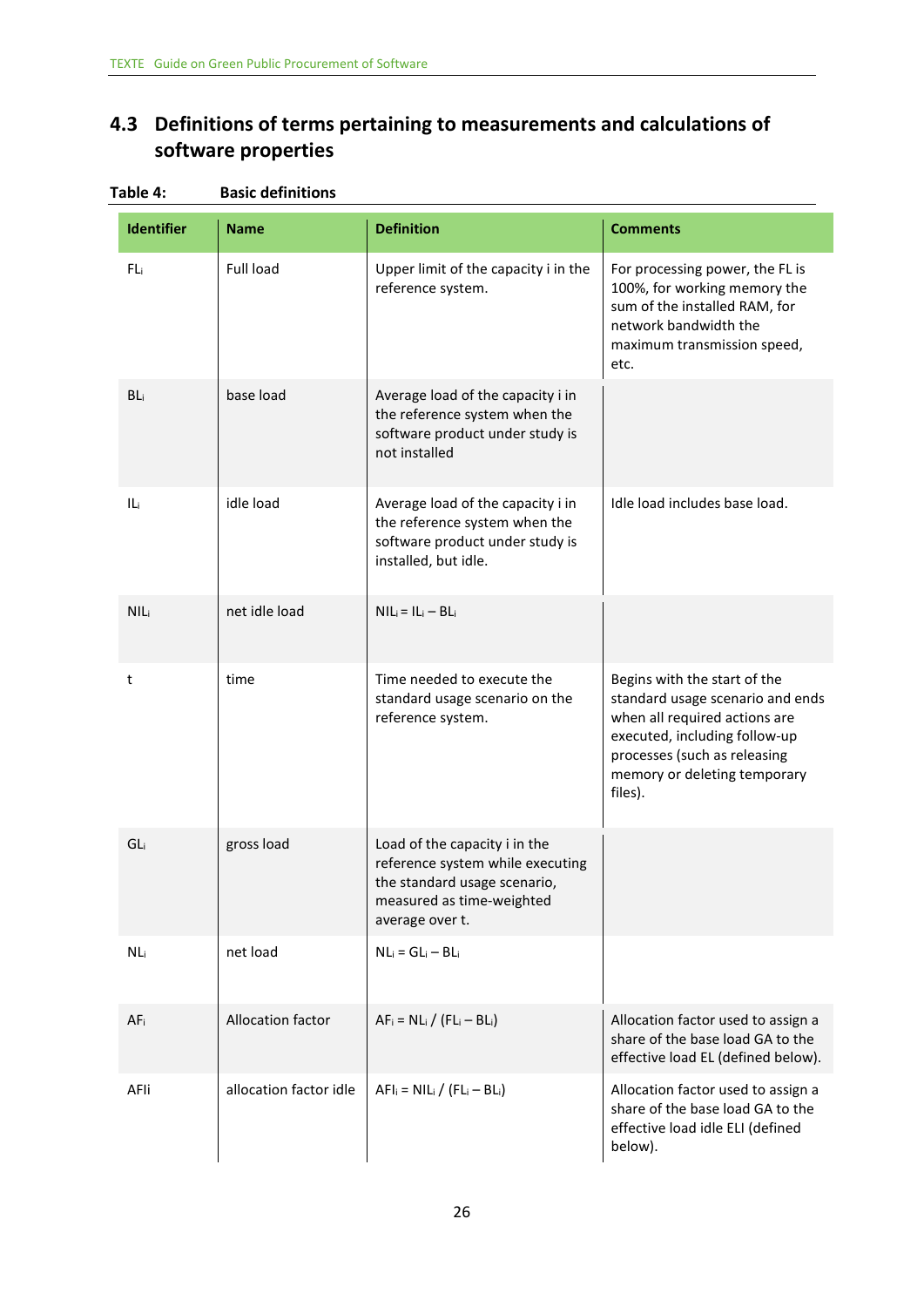| <b>Identifier</b> | <b>Name</b>         | <b>Definition</b>              | <b>Comments</b>                                                               |
|-------------------|---------------------|--------------------------------|-------------------------------------------------------------------------------|
| ELi               | effective load      | $EL = NLi + AFi * BLi$         |                                                                               |
| EIL               | effective load idle | $EIL_i = NIL_i + AFI_i * BL_i$ | Used to calculate the indicators<br>for hardware demand of criterion<br>1.1.3 |
| HD <sub>i</sub>   | hardware demand     | $HD_i = EL_i * t$              | Used to calculate the indicators<br>for hardware demand of criterion<br>1.1.4 |

Source: UBA 2018

 The figure below shows a measurement cycle, along with the attendant loads and their respective designations.



<span id="page-26-0"></span> **Figure 2: Measurement process of hardware capacity load** 

Source: UBA 2018